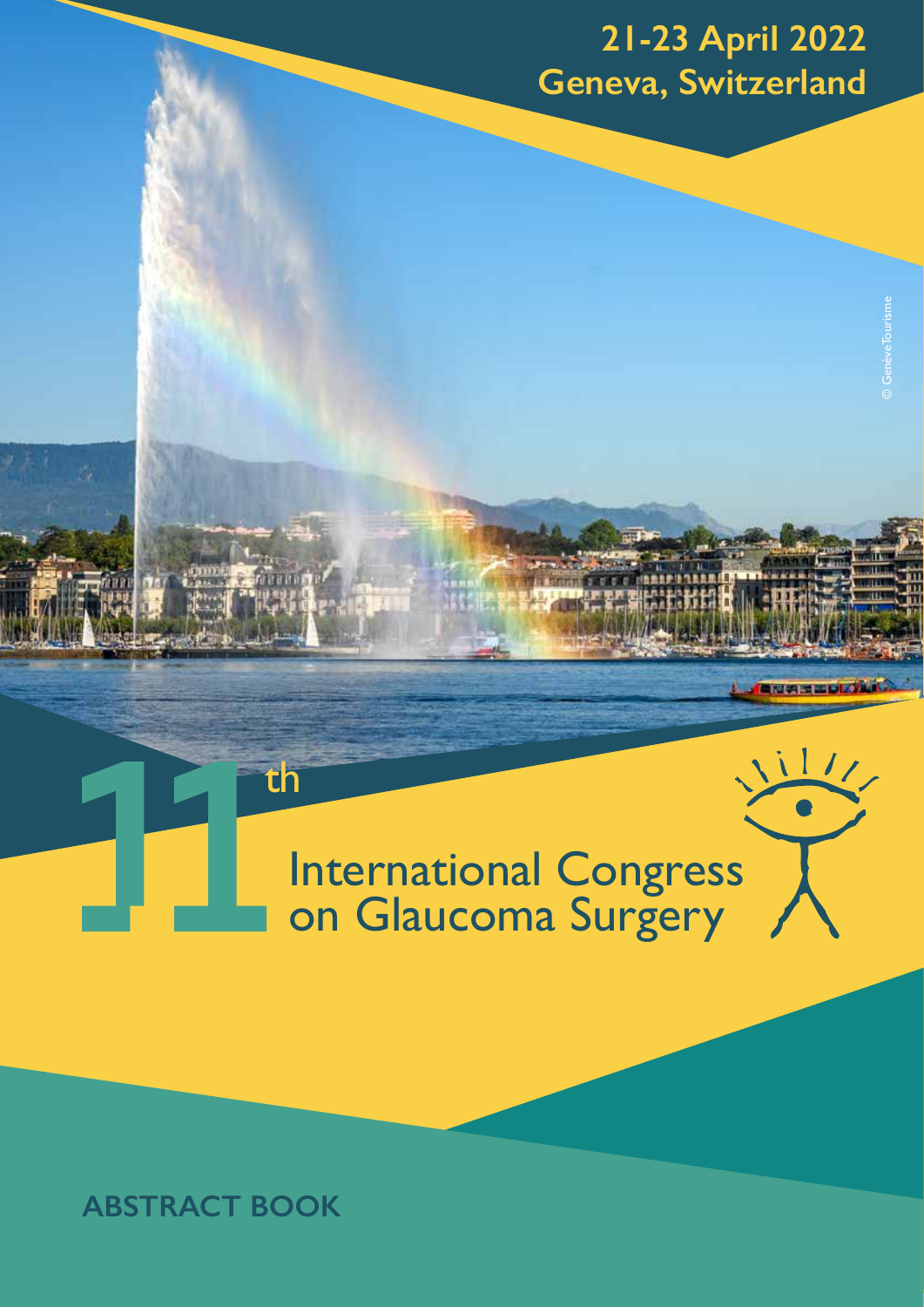# **ORAL PRESENTATIONS**

**5-year results of a prospective randomised comparison of Schlemm's canal microstent combined with cataract surgery to cataract surgery alone Leon Au**

*Manchester royal eye hospital, Manchester, United Kingdom*

**Purpose:** To compare 5-year outcomes in patients who underwent cataract surgery alone compared to those who underwent cataract surgery combined with a Schlemm's canal microstent.

**Methods:** 556 subjects with POAG and significant cataract with washed-out diurnal IOP 22 - 34 mmHg were randomized 2:1 to undergo cataract surgery with (HS) or without (CS) a Hydrus Microstent (Ivantis, Irvine, USA). The HS and CS groups did not differ in baseline demographics or ocular characteristics. Preoperative washout diurnal IOP was 25.5 ± 3.0 in HS vs 25.4  $\pm$  2.9 mmHg in CS ( $p = 0.9$ ) and visual field mean deviation was  $-3.61 \pm 2.49$  dB in HS vs  $-3.61 \pm 2.60$  dB in CS (p = 1.0).

**Results:** At 5 years, the proportion of eyes requiring glaucoma medications was significantly lower in the HS group (36% vs. 66%, p < 0.001). IOP related events were less common in HS. The cumulative risk of further incisional glaucoma surgery was significantly lower in HS (2.5% vs. 6.4%, logrank  $p = 0.022$ ). Linear regression analysis showed the rate of mean central endothelial cell loss (cells/year) was equivalent in the postoperative period  $(p = 0.10)$ . There were no significant differences in visual acuity, retinal complicaions, or other adverse findings.

**Conclusion:** Combined cataract surgery and Hydrus microstent results in significant reduction in medication use and risk of further incisional glaucoma surgery for 5 years postoperative.

# **Did CyPass actually work? What the five year, real world, efficacy data shows**

**Jay Richardson, Lina Danieliute, Leon Au** *Manchester Royal Eye Hospital, Manchester, United Kingdom*

**Purpose:** To evaluate the longer term (5 year) efficacy of the CyPass supraciliary micro-stent for the treatment of complex glaucoma in a real world setting.

**Methods:** A single centre, retrospective analysis of (n = 36) consecutive cases of CyPass implantation with or without cataract surgery in patients with glaucoma of varying aetiology. Cases were primarily assessed for: complete success (IOP < 21 AND > 20% reduction WITHOUT medications), qualified success (IOP < 21 AND > 20% reduction WITH medications), or failure (IOP in excess of success criteria, further glaucoma procedures, NPL vison). Secondary analyses include: complications, visual acuity, intraocular pressure (IOP) and number of medications required.

Results: In a cohort of complex patients (Pre-op: VA: 0.43 ± 0.46logMAR, IOP 22.36  $\pm$  5.3 mmHg, number of medications

 $3.11 \pm 0.78$ , MD -13.95  $\pm$  10.8 dB), analysis suggests that by five years only two cases (6%) retained complete success and 31% maintaining qualified success. Failure occurred in 64% of cases. On average patients began medications at  $7.4 \pm 11.7$  months and implants failed at  $23.3 \pm 16.5$  months.

**Conclusion:** Following the voluntary withdrawal of the CyPass implant by Alcon in August 2018 there has been little research into the efficacy and natural history of these implants with most publications looking into the known risks of endothelial cell dysfunction. Our study looks directly at efficacy, showing high middle-term failure rates (64%). This helps guide care in patients with historically inserted stents as well as informing us with similar suprachoroidal drainage devices re-emerging in the future.

## **Iridocorneal angle early modifications after Nd:YAG iridotomy in narrow angle glaucoma. Role of anterior segment OCT Massimo Savastano**

*ASl Novara, Borgomanero, Italy*

**Background:** To evaluate and quantificate early anatomical modifications induced after Nd:YAG laser iridotomy in patients affected by chronic angle closure glaucoma or narrow angle glaucoma

**Methods:** 20 eyes of 14 patients, 12 female, 2 male affected by chronic angle closure glaucoma or narrow angle glaucoma. Instilled Pilocarpine 2% eye drops each 15 minutes 1 hour before treatment, peripheral Nd:YAG laser iridotomy at 10 or 2 o'clock, power 4.5-5 mJoules. We evaluate iridocorneal angle with Anterior Segment OCT before (T0), 10 minutes (T1) and 10 days after (T2) the procedure. Comparing changes in amplitude of angle with anterior chamber depth at T0, T1 and T2.

**Results:** Mean iridocorneal angle amplitude before treatment (T0) 22.6°, mean at T1 38.9°, mean at T2 37.8. All eyes showed an increase of angle amplitude at T1, despite no statistically significative modifications of anterior chamber depth. The iridocorneal amplitude remain stable at T2 in 12 eyes, the remaining eyes showed a mild decrease in amplitude. All eyes maintained an increase of angle amplitude comparing measurements of T0.

**Conclusions:** YAG laser iridotomy is a safe and fast technique to reduce the risk of acute angle closure glaucoma and to lower intraocular pressure in narrow angle glaucoma. His anatomical results appear in very early moments after procedure despite no apparent evidence of anterior chamber deepening.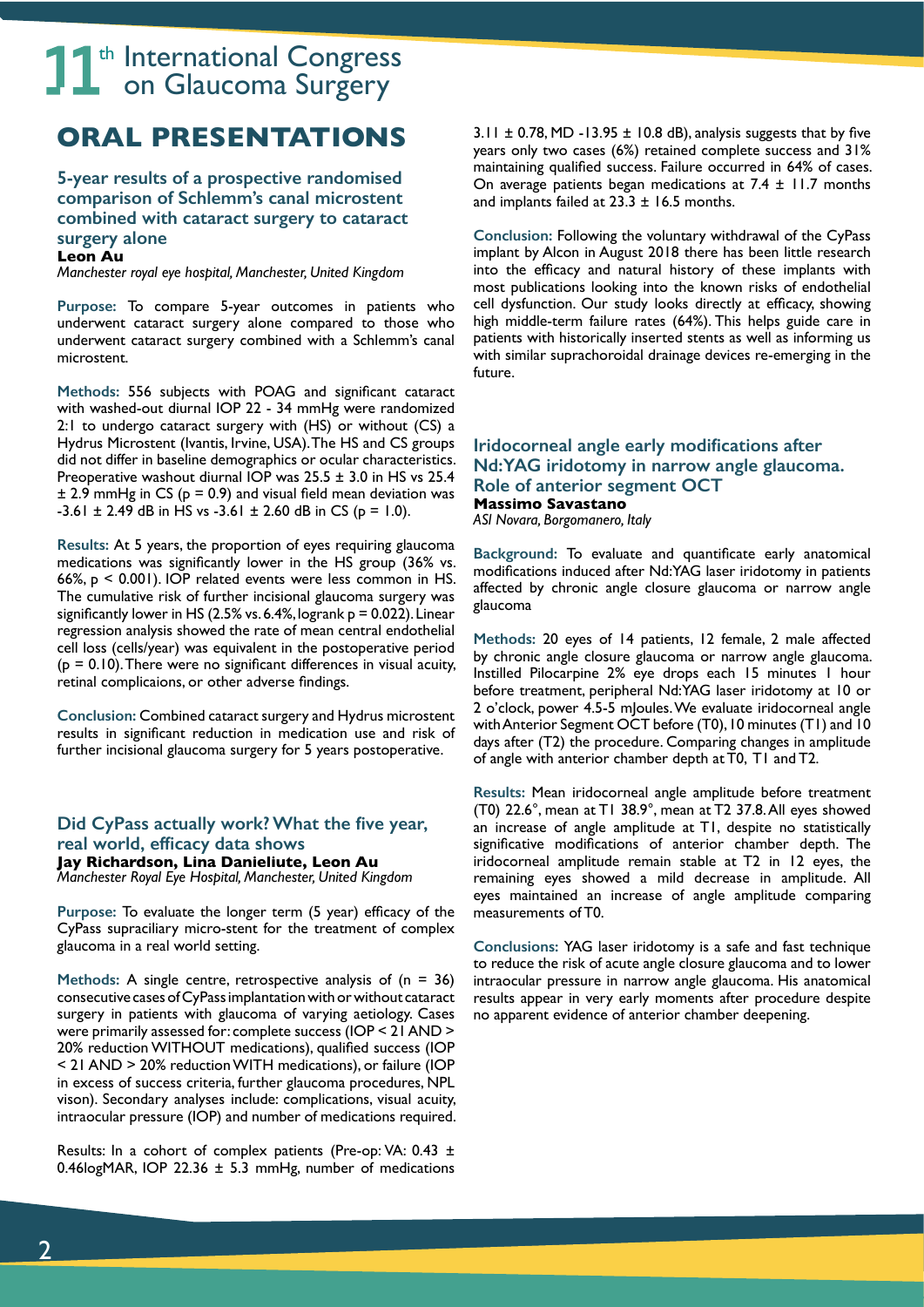## **Safety and effectiveness of MicroShunt vs trabeculectomy: results from a 2-year randomized, multicenter study**

Joseph Panarelli<sup>1</sup>, N. Douglas Baker<sup>2</sup>, Michael C.

**Stiles3, Marlene R. Moster4, Henny Beckers5** *1 New York University, New York, NY, USA, 2 Ophthalmic Surgeons and Consultants of Ohio, Columbus, OH, USA, 3 Stiles Eyecare Excellence, Overland Park, KS, USA, 4 Wills Eye Hospital, Philadelphia, PA, USA, 5 University Eye Clinic, Maastricht University Medical Center, Maastricht, The Netherlands*

**Purpose:** To compare MicroShunt vs trabeculectomy in primary open-angle glaucoma at Year 2.

**Methods:** Patients with uncontrolled intraocular pressure (IOP ≥15 to ≤ 40 mmHg) on maximum tolerated therapy were randomized to MicroShunt ( $N = 395$ ) or trabeculectomy ( $N =$ 132; NCT01881425). The primary endpoint was surgical success at Year 1 (≥20% IOP reduction without medications).

**Results:** At Year 2, success was lower with MicroShunt (50.6%) vs trabeculectomy (64.4%). In the MicroShunt group, mean IOP reduced from 21.1 mmHg to 13.9 mmHg  $(-29.8\%; p < 0.01)$  with a mean of 0.9 medications (baseline: 3.1). In the trabeculectomy group, mean IOP reduced from 21.1 mmHg to 10.7 mmHg (-46.2%;  $p < 0.01$ ) with a mean of 0.4 medications (baseline: 2.9). Glaucoma reoperation rates were 18.7% (MicroShunt) and 10.6% (trabeculectomy;  $p = 0.01$ ). The hypotony rate (IOP < 6 mmHg at two consecutive visits) was higher with trabeculectomy vs MicroShunt (15.2% vs  $3.8\%$ ; p < 0.01). Few serious postoperative complications were reported between Years 1 and 2 in either group.

**Conclusion:** In this study, success was lower with MicroShunt vs trabeculectomy at Year 2 though both groups had IOP and medication reductions, and serious complications were rare.

**Three year outcomes following deep sclerectomy and xen augmentend deep sclerectomy in open-angle glaucoma Mark Rabinovitc, Laëtitia Niegowski, Kevin Gillmann, Jean-Marc Baumgartner** *Ono, Onex, Switzerland*

**Purpose:** Analysis and comparison of the efficacy profile of two surgical techniques in terms of intraocular pressure (IOP) reduction in patients suffering from open-angle glaucoma (OAG),-: non penetrating deep sclerectomy (DS) and XENaugmented deep-sclerectomy (XDS)

**Methods:** This retrospective comparative study was carried out at a tertiary centre. All OAG patients who had undergone either DS or XDS since January 2018 were retrospectively enrolled. IOP, number of anti-glaucoma medications and postoperative complications were recorded through to 36 months and compared to the pre-operative baseline. Complete surgical success was defined as achieving  $IOP \leq 18$  mmHg without treatment.

**Results:** Three-year data were available from a total of 61 eyes, 31 DS and 30 XDS. Mean patient age was 75.8 years and 41.5% were males. IOP decreased from  $27.0 \pm 10.7$  mmHg (DS) and  $29.8 \pm 8.0$  mmHg (XDS) preoperatively to  $14.04 \pm 3.1$  mmHg(DS;  $p$  < 0.001) and 12.6  $\pm$  4.0(XDS;  $p$  < 0.001) at 36 months and medication 3.42 (DS) and 3.43 (XDS) preoperatively, to 1.29  $(DS; p \le 0.001)$  and 0.6 (XDS;  $p \le 0.001$ . Half DS eyes underwent YAG goniopuncture and one eye (3.2%) underwent needling revision of the bleb. In the XDS group, no further procedures were performed.

**Conclusion:** The present study reports a statistically significant reduction in IOP and anti-glaucoma medications following both DS and XDS through 36 months, with similaroutcomes in both groups. The rates of post-operative interventions and complications were lower in the XDS group.

## **1,5 year efficacy and safety results of Ab-interno bleb revision with adjunctive MMC injection Chryssa Terzidou, Alexandra Trivli, Georgios Andriopoulos, Georgios Dalianis**

*Department of Ophthalmology, Glaucoma Service, Konstantopouleio-Patission General Hospital, Athens, Greece*

**Purpose:** To re-evaluate the efficacy and safety of an MMCaugmented, ab-interno approach to failed filtering blebs.

**Material and methods:** 46 cases that underwent ab-interno bleb revision from 05/2018 to 06/2021 were retrospectively analyzed. Technique: 0.1ml lidocaine mixed with MMC 0.005mg is injected subconjunctivaly above the bleb and massaged, followed by copious irrigation. A/C is filled with viscoelastic and Grover-Fellman Sclerostomy spatula is used through two 20g clear cornea incisions, proceeding through the sclerostomy, resolving fibrotic areas until a filtering bleb is reformed. Intracameral cefuroxime is administered and topical corticosteroids are given postoperatively, tapered for 8 weeks, along with topical NSAIDs. At follow-ups, filtering bleb was evaluated and additional 5-FU injections were administered as needed.

**Results:** No significant intraoperative or postoperative complications were noticed. Mean preIOP was 21.39 ± 5.60 mmHg, with  $2.87 \pm 1.40$  meds. Final IOP was 13.86  $\pm$  6.84 mmHg with  $1.59 \pm 1.64$  meds and 18 months (6-40) followup. Referred failed blebs had significantly higher number of preoperative meds ( $p = 0.031$ ) and longer time to intervention  $(p = 0.043)$  compared to patients from our department. Higher preoperative values in IOP and number of meds were associated with higher postoperative IOP and meds values.

**Conclusion:** MMC-augmented Ab-interno bleb revision appears to be a safe approach to suboptimal or non-functional filtering blebs, postponing the need for new filtration surgery or tube and sparing the conjunctiva for future operations.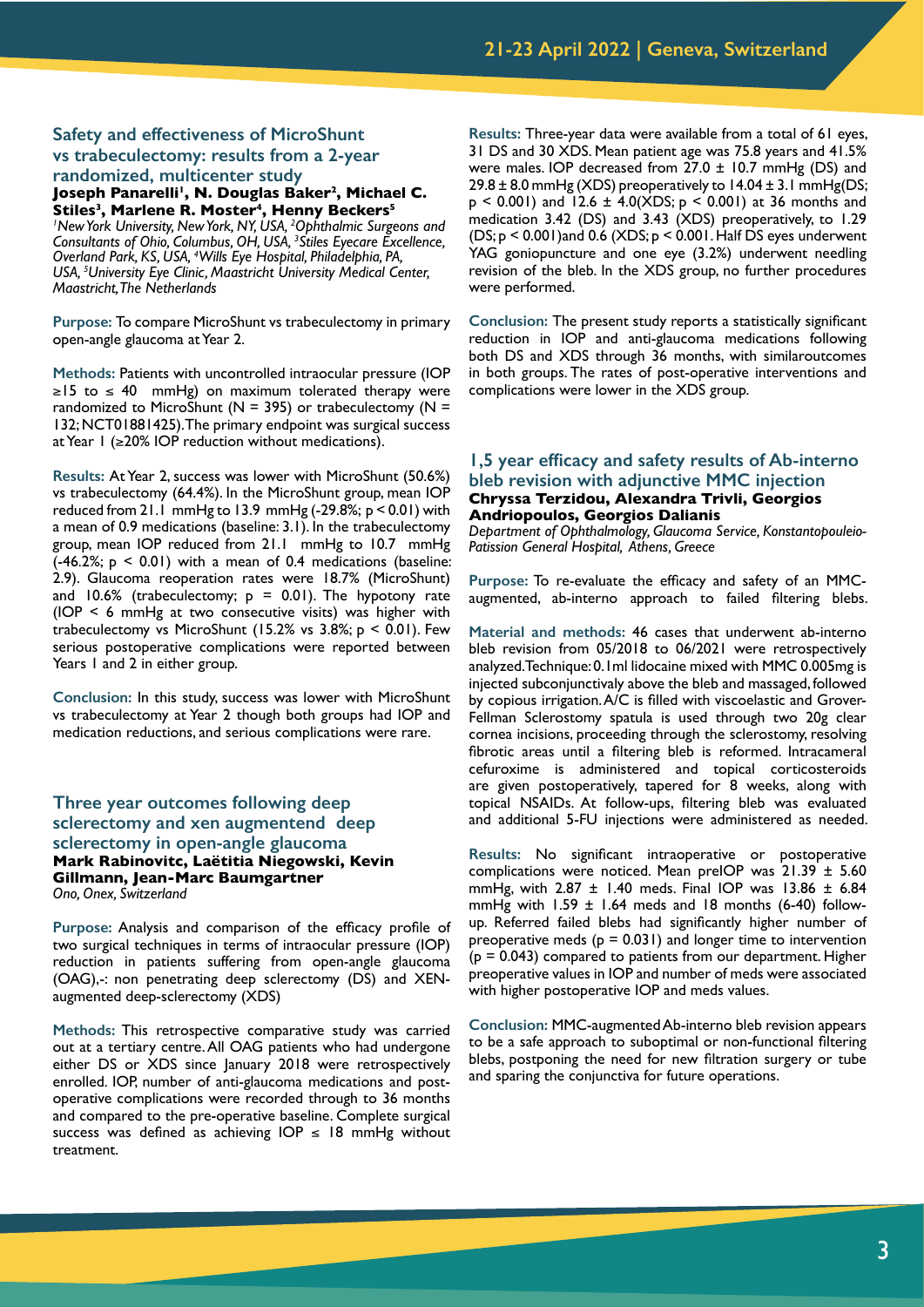## **Five-year outcomes of Xen gel stent surgery in patients with open-angle glaucoma**

Julien Torbey<sup>1</sup>, Giorgio Enrico Bravetti<sup>1</sup>, Harsha L. Rao<sup>2</sup>, Kevin Gillmann<sup>1</sup>, Archibald Paillard<sup>1</sup>, Enrico Meduri<sup>1</sup>, André Mermoud<sup>1</sup>, Kaweh Mansouri<sup>1</sup> <sup>1</sup> Swiss Visio, Switzerland, <sup>2</sup>VST Glaucoma Center, LV Prasad Eye *Institute, Banjara Hills, Hyderabad, India*

**Purpose:** To evaluate 5-year treatment outcomes of XEN gel stent implantation in patients with open angle glaucoma.

**Methods:** In this prospective, single-centre interventional study, XEN implantation either alone or combined with phacoemulsification (Phaco + XEN) was performed on consecutive eyes with uncontrolled intraocular pressure (IOP) or disease progression despite medical treatment.

**Results:** Out of 170 eyes initially included, 80 eyes (53.7%) of 68 patients completed the 5-year follow-up and were included in the data (XEN:  $n = 17$ ; Phaco + XEN:  $n = 63$ ) after 46.3% were lost to follow-up. Mean age was  $78.1 \pm 9.1$  years, and 69.8% were female. Mean medicated IOP decreased from 19.8 ± 7.0 mmHg (19.9 ± 7.8 [XEN] vs. 20.1 ± 7.6 mmHg [Phaco + XEN]) at baseline to  $12.6 \pm 3.1$  mmHg ( $12.6 \pm 3.1$  [XEN] vs.  $12.7 \pm 3.1$ [Phaco + XEN]) at 5 years ( $\pm$  37.0%; p < 0.001). Medications decreased from 2.0 ± 1.3 (2.0 ± 1.3 [XEN] vs. 2.0 ± 1.3 [Phaco + XEN]) to 0.8 ± 0.5 (0.8 ± 1.1 [XEN] vs. 0.8 ± 1.1 [Phaco + XEN])  $(1 + 60\%; p < 0.001)$ . Needling revision was performed in 39 eyes (49%), and 19.4% underwent reoperations.

**Conclusion:** At 5 years, XEN gel stent implantation achieved clinically significant IOP and medication reduction. The procedure carries a substantial rate of needling and re-operations.

# **Safe PAUL tube placement in developing world and vitreoretinal settings**

#### **Stephen Cook**

*Walter Sisulu University, East London, South Africa, East London Eye Centre, East London, South Africa*

**Purpose:** To report: a safe technique for PAUL tube shunt placement, effect in different pre-operative intraocular pressure (IOP) settings, post-operative safety and performance in combination other procedures.

**Methods:** Retrospective single surgeon audit of all patients undergoing PAUL tube implantation from 05/10/2020 to 16 /11/2021. Tubes were placed under a "belt-strap" scleral tunnel with a 6/0 Prolene stent. Intraocular insertion under a trabeculectomy and deep scleral flap achieved graduated tube curvature.

**Results:** 71 procedures: Tube alone (13) or combined with: cataract extraction alone (19), Ahmed or Baerveldt revision (3) or vitreoretinal procedures (36). Adjuvant anti-VEGF was used for VR indications. No MMC was used. Average IOP ( mmHg) was: Pre-op: 26 (n = 71); Day: D1: 10( n = 69); D7-30:13 (n = 59): D31-60: 15 (n = 42): D61-90: 15 (n = 13 ): D91-180: 17 (n = 18 ): D181-340: 13 (n = 5); D341-520: 17 (n = 3). Characteristic

behavior in three subgroups of preoperative IOP (low, medium, high) are described. Complications were: Flat anterior chamber: (0); Hypotony requiring intervention (0); unrelated VR complications (16).

**Conclusion:** Immediate IOP control, low incidence of early complications and durable effect are particularly valuable to comprehensive Ophthalmologists in the developing world who manage retinal and glaucoma conditions in a setting of poor glycaemic control, advanced disease and where transport is an obstacle. Safety and efficacy enable wider use of Glaucoma drainage devices in general and in particular in high risk, normotensive cases to prevent glaucoma undoing the good of successful VR surgery.

## **Slit lamp rotational extraction of incarcerated iris**

#### **Grant Slagle1, Jeffrey Griffin2, William E.**  Sponsel<sup>2,3</sup>

*1 HCA Healthcare/USF Morsani College of Medicine GME/Regional Medical Center Bayonet Point, 2 WESMDPA Glaucoma Service, Baptist Medical Center, San Antonio, Texas, USA, 3 Department of Vision Sciences, University of the Incarnate Word*

**Purpose:** Iris incarceration is a complication of glaucoma filtering surgery that often requires surgery. We describe a technique for reduction of incarcerated iris at the slit lamp, dubbed rotational extraction of incarcerated iris (REII). A retrospective analysis of visual function and intraocular pressure (IOP) was done in patients treated with REII after nonpenetrating deep sclerectomy.

**Methods:** We retrospectively evaluated a cohort of patients who received REII for iris incarceration after nonpenetrating deep sclerectomy for glaucoma. IOP (applanation) and visual acuity (VA) were measured day-of, and 1, 3, 6, and 12 months post-REII. Adverse events were recorded. Kaplan-Meier survival analysis was done with definitions of IOP control at 15, 18, and 21 mmHg.

**Results:** Forty-one eyes of 41 patients were treated with REII. Median time to iris incarceration from glaucoma surgery was 50 days (range 1- 1906). Mean pre-REII IOP  $\pm$  SD was 33.7  $\pm$  14.1 mmHg, which reduced to 11.5 ± 6.1 mmHg day-of. LogMAR VA was  $0.72 \pm 0.8$  log units at baseline and was unchanged at 12 months  $(p = 0.53)$ . Survival analysis demonstrated varying efficacy depending on the definition of success. 79.0 to 92.2% of eyes achieved IOP control immediately after REII, 39.5 to 71.1% at 1 month, 26.3 to 52.6% at 3 months, 21.1 to 44.3% at 6 months, and 10.5 to 38.0% at 12 months. Nearly half (47.4%) of eyes required a tube shunt by 12 months.

**Conclusion:** REII may be a safe, minimally invasive slit lamp procedure that can reduce incarcerated iris and delay more invasive intervention for 3-6 months in most eyes.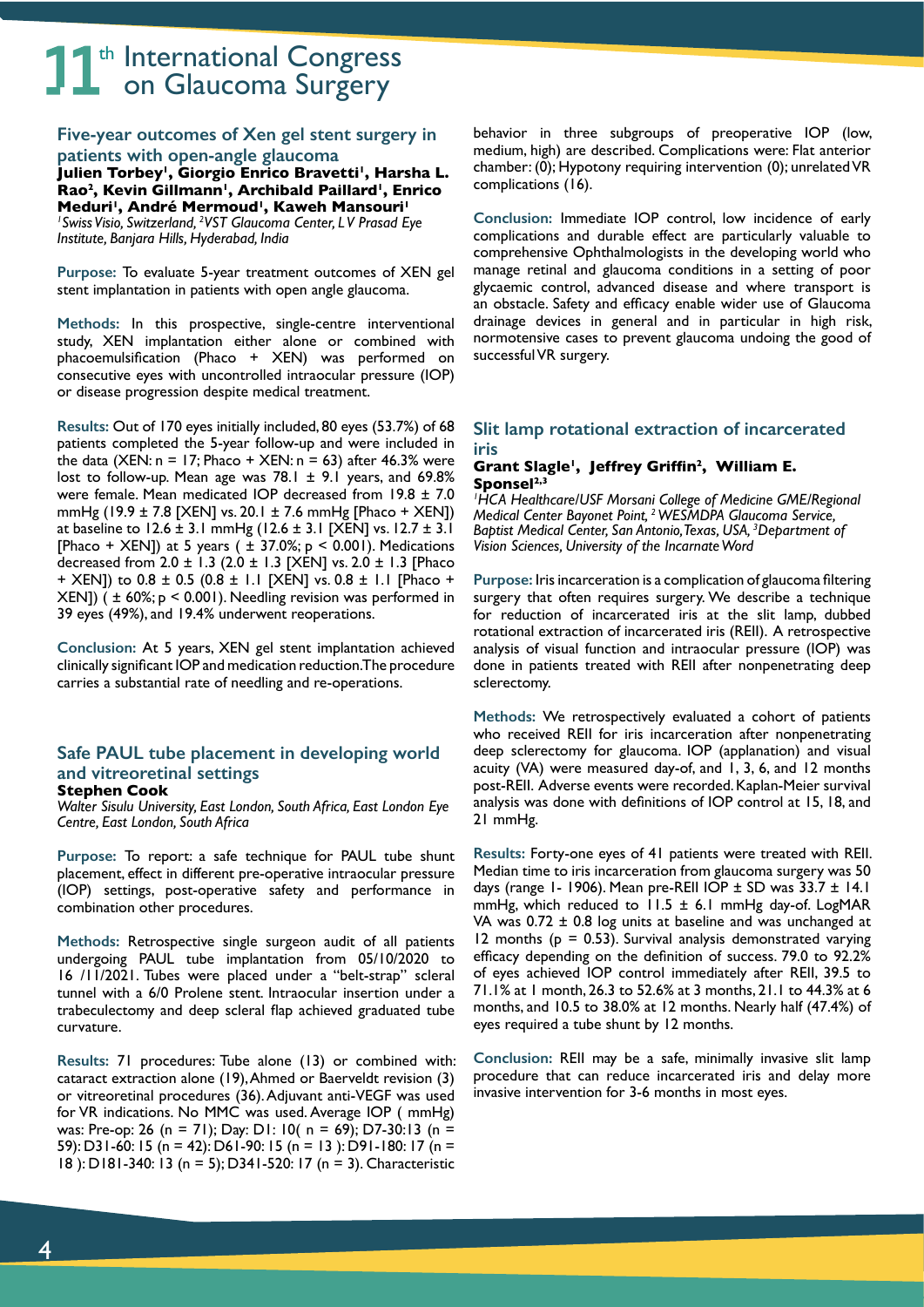#### **Digital ocular compressions reduce intraocular pressure in eyes with tube shunts**

Jeffrey Griffin<sup>1</sup>, Kyle Welburn<sup>2</sup>, Grant Slagle<sup>3</sup>, Saoul Mancha<sup>1</sup>, William Sponsel<sup>1,2</sup>

<sup>1</sup>WESMDPA Glaucoma Service, San Antonio, USA, <sup>2</sup>University of *Incarnate Word, 3 Regional Medical Center Bayonet Point*

**Purpose:** This study examines the effect of digital ocular compressions (DOC) in eyes with long-term Ahmed FP-7 glaucoma tube shunts.

**Methods:** Applanation IOP was obtained in adults with chronic glaucoma and established Ahmed tube shunts, with the nonoperated fellow eye as control. A single standardized transpalpebral DOC was applied to each eye via an interposed force-sensitive resistor, and post-compression IOP was measured 10, 20, 30 min thereafter, and again at 30min intervals until up to 240min had elapsed. IOP recording ceased once it returned to baseline. Kaplan-Meier analysis was used to analyze the magnitude and duration of IOP reduction.

**Results:** 22 eyes of 11 patients underwent DOC, with no significant difference in force of compression applied ( $p = 0.6$ ). A mean initial IOP reduction of 2.55 ± sem0.58 occurred in control eyes, with a 5.36  $\pm$  0.86 reduction in eyes with Ahmed tube shunt (paired-eye  $\Delta$ ; p = 0.01). Log rank analysis demonstrated longer survival of IOP reduction in tube shunt eye (72 min) versus control eye (34 min;  $\Delta$  p = 0.05).

**Conclusion:** DOC is an effective way to maintain improved reduction of IOP in patients with Ahmed glaucoma tube shunts. DOC applied at regular intervals throughout the day can enhance maintenance of reduced IOP.

## **Two-year results from a European study of a supraciliary glaucoma drainage device in patients with open angle glaucoma**

#### Kaweh Mansouri<sup>1</sup>, Philippe Denis<sup>2</sup>, Julián García-**Feijóo3, Christoph Hirneiß4, Florent Aptel5, Norbert Pfeiffer6**

*1 Swiss Visio Montchoisi, Lausanne, Switzerland, 2 Hôpital de la Croix-Rousse, Lyon, France, 3 Hospital Clinico San Carlos, OFTARED, Madrid, Spain, 4 Klinikum der Universität München, Germany, 5 CHU de Grenoble-Alpes, Grenoble, France, 6 University Medical Center, Mainz, Germany*

**Purpose:** To describe the safety and efficacy of a novel, supraciliary, minimally invasive glaucoma surgery (MIGS) drainage system, MINIject® (iSTAR Medical), in open-angle glaucoma patients.

**Methods:** In the prospective STAR-II study, 29 patients from 8 European sites successfully received the MINIject implant during a stand-alone, ab-interno procedure. The primary endpoint is the success rate  $> 60\%$ , 6 months post-operatively. Success is defined as diurnal intraocular pressure (IOP)  $\leq$  21mmHg and > 5 mmHg with a minimum 20% reduction from baseline, with or without glaucoma medication. Results up to 24 months are reported.

**Results:** Mean diurnal IOP was reduced by 9.2 mmHg (36%) from 24.6  $\pm$  3.8 mmHg at baseline to 15.5  $\pm$  5.7 mmHg in 27 patients reaching 24 months. Mean medication use was reduced by 52% from 2.9  $\pm$  1.2 at baseline to 1.4  $\pm$  1.5. At 24 months, 78% of patients reached success. The most common adverse events were IOP increase and visual acuity reduction. Mean endothelial cell loss at 24 months was 7%.

**Conclusion:** MIGS represent a safety advantage compared to other (ab-externo) surgical treatments. This study confirms the efficacy of a supraciliary MIGS implant, reducing IOP and glaucoma medication use.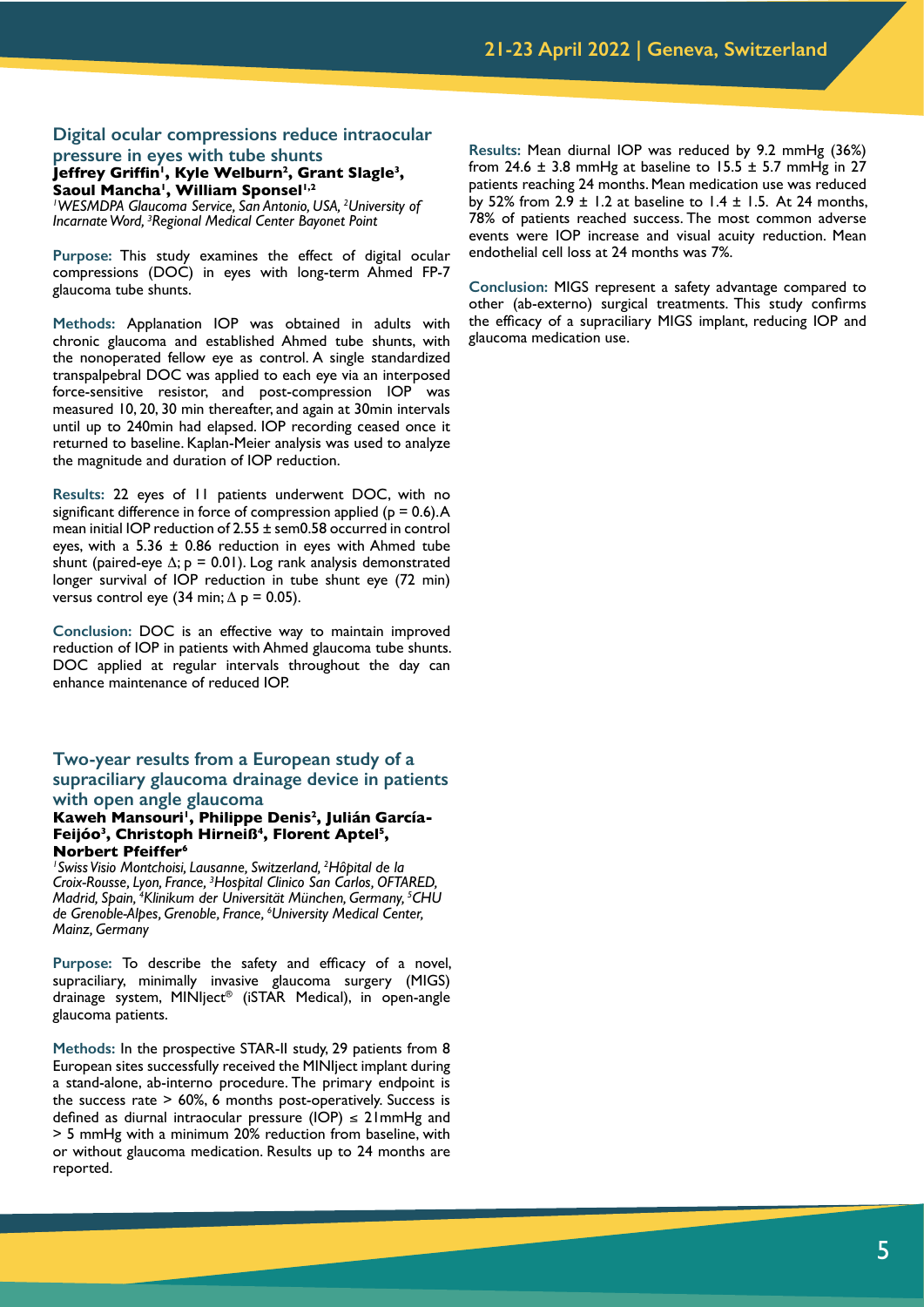# **E-POSTERS**

## **P1**

**Peripheral laser iridoplasty in chronic narrow angle glaucoma: anatomical results examined by SD anterior segment OCT Massimo Savastano** *ASL Novara, Borgomanero, Italy*

**Purpose:** To evaluate the anatomical and functional efficacy of peripheral laser iridoplasty in eyes with narrow iridocorneal angle.

**Materials and methods:** 24 eyes of 14 patients with narrowangle not responsive to iridotomy Nd:YAG laser. All patients underwent 360° peripheral iridoplasty laser. Patients were examined at T0 before the procedure, at T1, 20 minutes after, at T2 one week after. The amplitude of the iridocorneal angle in the temporal and nasal sector were evaluated.

**Results:** Mean distance from the Schwalbe line in the temporal sector at T0 was 215 microns, at T1 339 microns and at T2 319 microns. In the nasal sector was at T0 189 microns, T1 338 microns and T2 319 microns. At 500 microns the distance between trabecular surface and iris anterior surface was in the temporal sector at T0 of 125 microns, at T1 of 205 microns and at T2 of 185 microns. In the nasal sector it was T0 92 microns, T1 231 microns and T2 194 microns respectively. p < 0.0001 both between T0 and T1, and between T0 and T2 both between the nasal sector at the level of the Schwalbe line and at a distance of 500 microns from the scleral spur.

**Conclusions:** Peripheral laser iridoplasty is a rapid procedure, well tolerated by the patient, able to solve angular closures not responsive to Nd:YAG laser iridotomy.

# **P2**

**Correlation between corneal elevation topography and perimetric changes in patients with primary open angle glaucoma Asaad Ghanem** *Mansoura Ophthalmic Center, Mansoura, Egypt*

**Purpose:** The aim of this study is to assess Scheimpflug topographic elevation maps in patients with POAG and correlate the results with their perimetric changes

**Methods:** This was an analytical observational cross-sectional study. Study included 78eyes of 44patients diagnosed with POAG and 52eyes of 26control subjects. Measurement of IOP, visual field examination in patients with POAG using Humphrey Field Analyzer (2003 Carl Zeiss Meditec), Germany were done. Subjects were scanned using TMS-5 topographer (Topographic Modeling System, version 5. Tomey Corp. Nagoya, Japan) to measure central corneal thickness, mean anterior keratometry, maximum anterior and posterior topographic elevation maps in the central 3, 5, and 7mm.

**Results:** 78patients with POAG classified according to visual field deterioration using Hodapp-Anderson-Parrish grading scale into mild glaucoma 33eyes, moderate glaucoma 19 eyes, severe glaucoma 26 eyes, and 52 eyes control were included in the study. The mean age of the patients with POAG was  $57.82 \pm 7.78$  years. Average age of control subjects was  $56.62 \pm 8.48$  years. Average CCT was 530.3 ± 23.58 µm, average mean anterior keratometry (MAK) was  $42.97 \pm 1.42D$ , average maximum anterior elevation (MAE) in 3,5 and 7mm zone was  $5.31 \pm 2.28$ , 12.10  $\pm$  6.94 and 44.04 ± 21.99 µm respectively and average maximum posterior elevation (MPE) in 3,5 and 7mm zone was 8.46  $\pm$  2.10, 19.90  $\pm$ 9.39 and  $62.72 \pm 28.82$  µm respectively in patients with POAG, whereas average CCT was  $543.0 \pm 31.02$  µm, average MAK was 43.11  $\pm$  1.73D, average MAE in 3,5 and 7mm zone was 4.52  $\pm$ 1.97, 5.90  $\pm$  2.71 and 27.19  $\pm$  8.55 µm respectively.

**Conclusion:** Evaluation of corneal elevation topography by scheimpflug imaging showed forward shifting of the anterior and posterior corneal surfaces in POAG.

# **P3**

**Macular and peripapillay angio OCTin subjects affected by chronic open angle glaucoma with localized perimetric damage Massimo Savastano**

*ASL Novara, Borgomanero, Italy*

**Purpose of the Study:** To evaluate the diagnostic capacity of macular and peripapillary Angio OCT in glaucomatous patients with localized perimetric defect

**Materials and Methods:** We studied 51 eyes of 26 patients suffering from chronic glaucoma with localized campimetric damage. Patients underwent perimetry standard white on white strategy 24/2 or 30-2 and Angio OCT examination of the macular and papillary region with scanning amplitude of 4.  $5 \times 4$ .  $5 \text{ mm}$ . The vascular texture of the superficial plexus corresponding to the layer of nerve fibers both in the papillary area and in the macular area.

**Results:** There was a sharp reduction in vascular texture in the glaucomatous eyes with a direct proportionality with the depth and extension of the perimetric defect. The Angio OCT reliefs have been put to comparison subsequently with a casecontrol group consisting of 10 eyes of 5 healthy patients without perimetric defect. The group of healthy patients does not had alterations of the vascular texture neither at the macular level nor at the level of the papillary area.

**Conclusions:** Our work highlights how, also from an anatomical point of view, there is an alteration in the retinal areas involved in the glaucomatous pathological processes.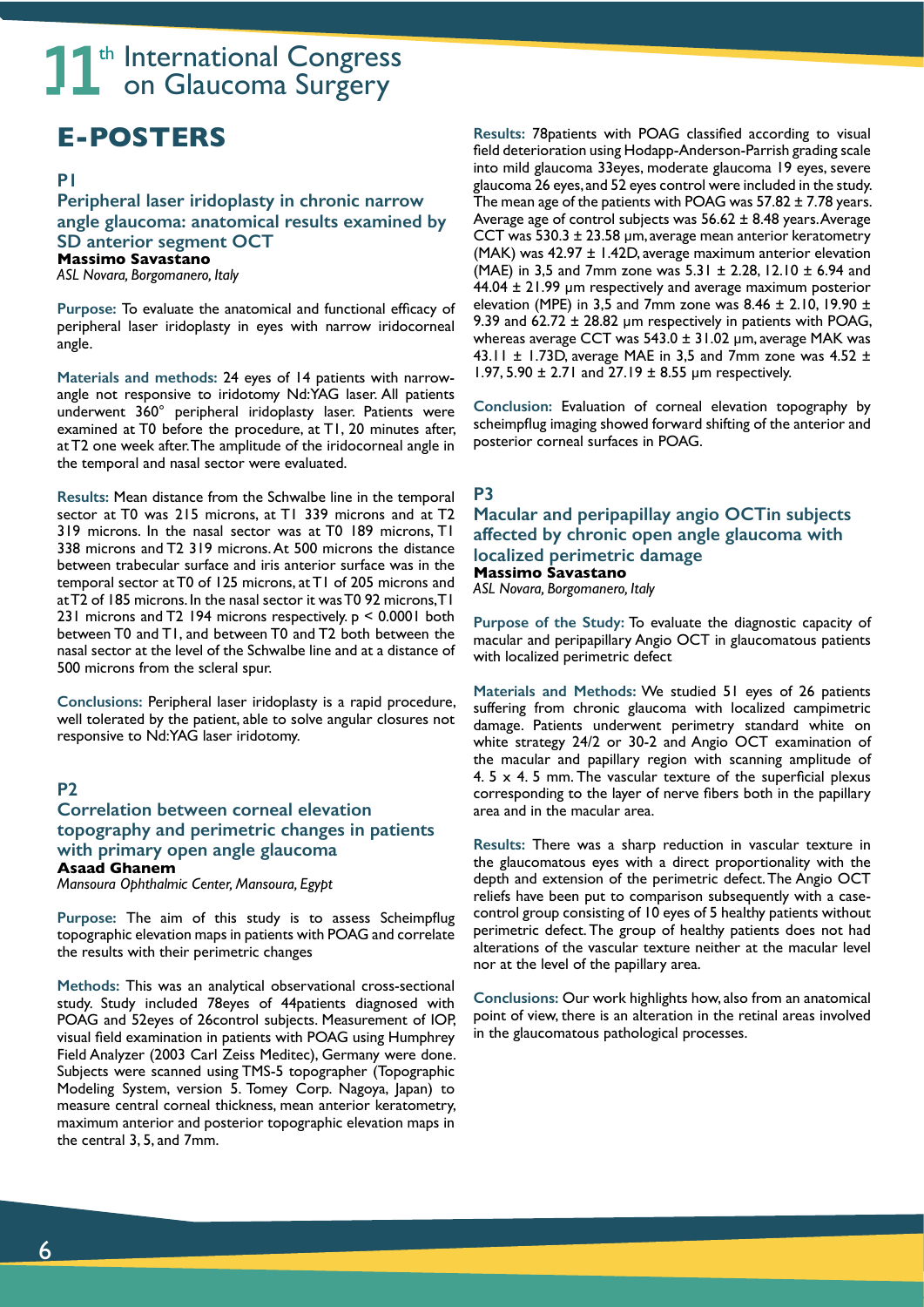### **Comparative evaluation of surgical outcomes of trabeculectomy and trabeculectomy with novel drainage device implantation in primary openangle glaucoma patients Dmytro Martynov** *Private Clinic "Top Medical", Zaporizhzhia, Ukraine*

**Purpose:** To compare the efficacy of surgical outcomes between routine trabeculectomy and trabeculectomy with novel drainage device implantation in patients with primary open-angle glaucoma (POAG).

**Methods:** A comparative retrospective case series study was performed in private clinic «Top Medical», Zaporizhzhia, Ukraine. POAG patients (70 eyes) underwent either trabeculectomy alone (40 eyes) or trabeculectomy with novel drainage device implantation (30 eyes) were presented in this study. The main criterion was the final level of IOP. The complete success rate was defined as intraocular pressure (IOP) that remained below 20 mmHg, with no medications required. LogMAR visual acuity, number of glaucoma medications and postoperative complications were also examined.

**Results:** Preoperative IOP was 37.14 ± 10.15 mmHg in the trabeculectomy group and  $35.12 \pm 10.14$  mmHg in drainage group respectively. A mean follow-up period was 24 months. Complete success was achieved in 62.5% of trabeculectomy, and 75.4% of novel drainage device group; while failure occurred in 12.5% of trabeculectomy, and 11 % of drainage group at last follow up. There was reduction of number hypotensive medication in both groups. There was more hypotony after trabeculectomy (17.2% vs (10.5%) respectively.

**Conclusion:** Classic trabeculectomy and trabeculectomy with novel drainage device implantation have shown similar success rate in IOP compensation and the number of adjuvant glaucoma medication needed post-operatively in POAG eyes. The use of a novel drainage device in the surgical treatment of this cohort of patients contributes to the greater IOP normalization, opening up new possibilities in glaucoma microsurgery.

## **P5**

**Selective laser trabeculoplasty as an add-on treatment in patients suffering from different types of glaucoma and not controlled on medical therapy**

Sonja Jandrokovic<sup>1</sup>, Martina Tomic<sup>2</sup>, Sania Vidas **Pauk1, Ivan Škegro1, Dina Lešin Gaćina<sup>1</sup>** *1 Zagreb University Hospital Center, Zagreb, Croatia, 2 Merkur University Hospital, Zagreb, Croatia*

**Purpose:** To evaluate the role of selective laser trabeculoplasty (SLT) as an add-on treatment for the primary open-angle glaucoma (POAG) and secondary pseudoexfoliative (PXFG) and pigmentary glaucoma (PG) in patients who were not controlled on maximum medical therapy

**Methods:** A retrospective review of 39 glaucoma patients treated by SLT for insufficient intraocular pressure (IOP) control. Patients received SLT in a standard protocol. Data were recorded on the 0th day, the 1st day, and the 1st month after SLT. Success was defined as an IOP reduction of  $\geq 20\%$  at 1st month without the need for further medication, laser, or surgery. Results were were analyzed using Statistica software version 14.0.

**Results:** Before SLT, the mean of IOP in was 23.54 ± 4.83 mmHg, and the median of glaucoma medications was 4 (2-4). 1st month after SLT, a mean IOP significantly decreased to  $19.64 \pm 5.02$ mmHg (p < 0.001). Out of 39 eyes, at 1st-month post-SLT, 19 (48.7%) eyes had at least a 20% reduction in IOP. The median and percentage of IOP reduction in all treated eyes were 3.5 (0-12) mmHg and 17.2 (0-40) %. The best IOP reduction effect was found in eyes with POAG (5 mmHg, 21.9%), and the slightest in PXFG (3 mmHg, 11.3%).

**Conclusion:** SLT as an add-on treatment significantly reduces IOP and the number of local medications in different types of glaucoma. IOP reduction by SLT is the biggest in patients with POAG and the lowest in PXFG, although they have the greatest reduction in pressure immediately after the intervention.

#### **P6**

#### **Primary idiopathic iridoschisis. A case report Massimo Savastano** *1 ASL Novara, Borgomanero, Italy*

**Purpose:** To show a case of a female old patient affected by primary idiopathic iridoschisis threated with laser iridoplasty before cataract surgery

**Methods:** We reported a case of a patient who presented under our observation with blurred vision and a progressive loss of sensitivity to contrast. Biomicroscopic objectivity featured a nuclear cataract and a jagged lower iris stroma and strains of iris floating in the anterior chamber partially occluding the iridocorneal angle. No history of previous trauma or ophthalmic surgery. The IOP was about 22 mmHg in both eyes. The OCT of the anterior segment confirmed alterations of the iris and a secondary closure of the inferior iridocorneal angle. We decided, before cataract surgery, to treat the patient with lower peripheral laser iridoplasty to reduce the risk of incarceration of iris strains in access to the cornea. We followed the laser effects with AS OCT

**Results:** We noticed a complete compaction of the iris stroma after the laser and a partial opening of the angle. After cataract surgery the angle became completely open and the IOP dropped to 13 mmHg without antiglaucomatous drugs

**Conclusion:** Primary iridoschisis is a very rare condition that can affect the eye causing a IOP raise and increase of intra and postoperative complications in case of cataract surgery. Laser iridoplasty is a safe and well tolerated procedure that can solve the situation helping to restore a normal anatomy. Anterior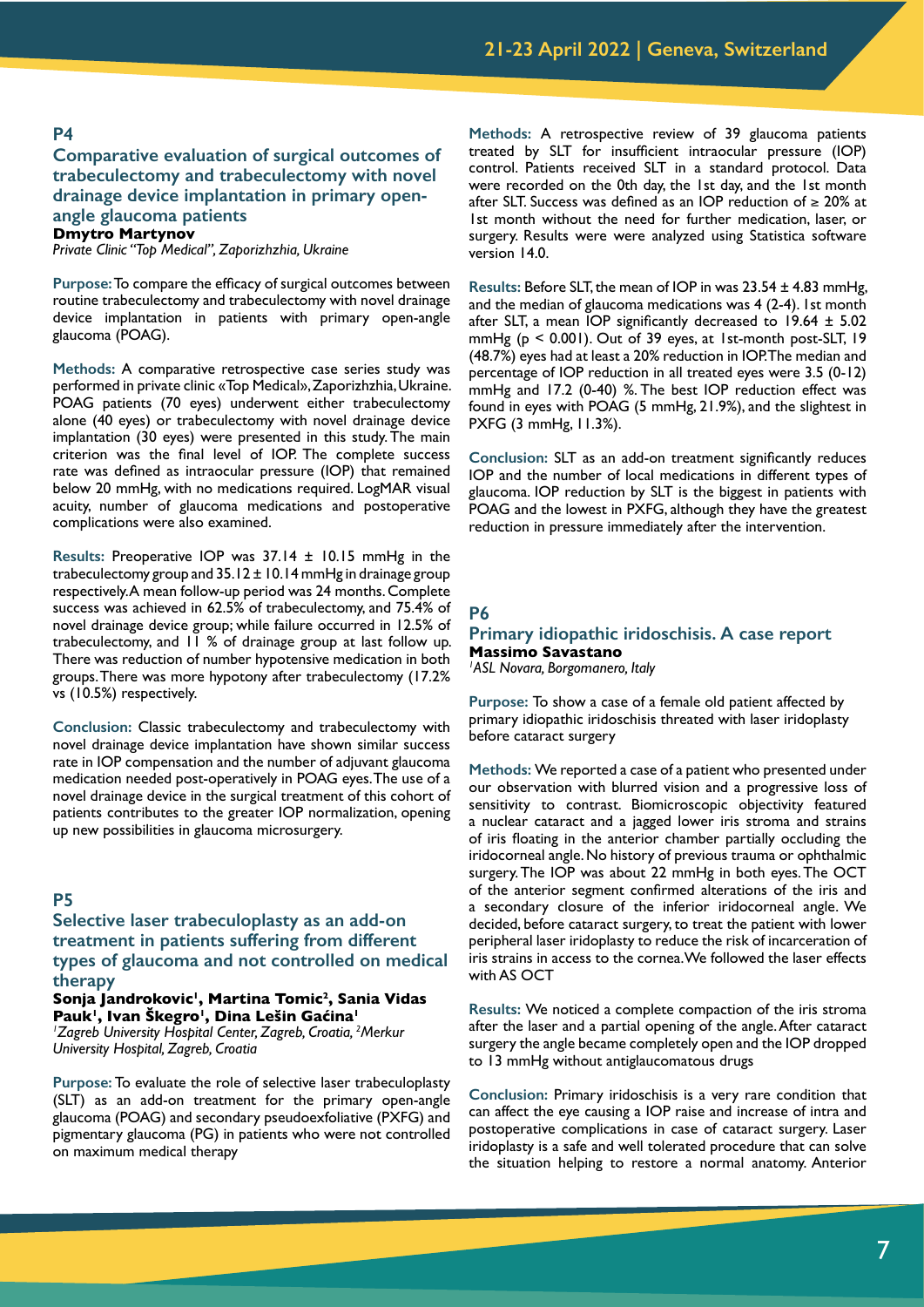Segment OCT is a valid aid both in the diagnostic and follow-up phases.

## **P7**

# **Mini invasive glaucoma surgeries: what's going on and what's going wrong Massimo Savastano**

*ASL Novara, Borgomanero, Italy*

**Background:** Evaluate the benefits and rate of complications after implantation of two filtering devices.

**Methods:** 31 eyes of 26 glaucomatous patients undergoing mini invasive glaucoma surgery (MIGS) with uncontrolled progression of glaucoma. The two groups were divided as follows: 20 eyes (9 females and 8 males) with cross-linked collagen implant with ab interno approach and 11 eyes (5 males and 4 females) with synthetic implant positioned with ab externo approach. The minimum follow-up was 4 weeks and a maximum of 40 months for collagen implant. All patients had a follow up with slit lamp examination, Goldman Applanation Tonometry (GAT) and Anterior Segment OCT to detect subconjunctival changes after surgery.

**Results:** The collagen implant group showed a mean preoperative IOP of 28 mmHg and a post operative IOP in the first week about 14 mmHg. A qualified success (IOP less than 21 mmHg with medications) in 2 eyes. A complete success (IOP less than 21 mmHg without medications) was achieved in 17 eyes. The group of synthetic implant had a preoperative IOP about 23 mmHg and a postoperative IOP in the first week after surgery about 10 mmHg. We had a complete success in 7 eyes, 2 eyes achieved qualified success.

**Conclusions:** These two MIGS require shorter intraoperative times with a better tolerated procedure by patients. Early follow-up was free of serious complications and inflammation was inferior to trabeculectomy. Scar tissue rates are lower in older people but, in young patients, there are no differences to the benefit of MIGS compared to "traditional" surgeries.

## **P8**

## **MicroShunt PreserFlo in open-angle glaucoma - Primary and pseudoexfoliation - early results Emil Saeed, Renata Zalewska, Kinga Gołaszewska, Joanna Konopińska**

*Medical University of Bialystok, Białystok, Poland*

The aim of the study is to analyze early surgical outcomes of the PreserFlo MicroShunt. Twenty-three patients received microshunt alone and four combined with phacoemulsification. Best-corrected visual acuity (BCVA), intraocular pressure (IOP), change in glaucoma medications were assessed. Twenty seven eyes of 27 patients were included in the study - eighteen women (66.6%) and nine men (33.3%) with primary and pseudoexfoliation

open-angle glaucoma. The postoperative observation period was from one month (19 subjects) to six months (8 subjects). Before surgery BCVA was  $0.67$  ( $\pm$  0.27) while it counted to 0.69 ( $\pm$  0.25) at one month, 0.73 ( $\pm$  0.24) three months and 0.83  $(± 0.27)$  six months after surgery. There was no significant difference in VA level before and after treatment among all patients and among patients with MMC 0.5 or 0.2 mg/mL separately. Before surgery IOP was 23.14 mmHg (± 4.60), and it dropped to  $14$  ( $\pm$  5.71) at one month, 14.79 ( $\pm$  4.05) at three months and  $16.86$  ( $\pm$  4.91) at six months postoperatively. It's level was significantly lower at each time point after treatment than before the surgery. One of the subjects after six months and two patients after three months required anti-glaucoma to achieve the target IOP. Few complications were noticed: hypotony, choroidal effusion, hyphema, keratitis, bleb fibrosis. The early results of our work showed that Preserflo MicroShunt is safe and effective for lowering IOP however, it is not free from transient complications.

# **P9**

**One year observation of IOP changes after cataract surgery with suture fixation of capsular tension ring in pseudoexfoliation glaucoma Nina Lutsenko, Oxana Isakova, Olga Rudycheva** *Zaporizhzhia Medical Academy of Postgraduate Education, Zaporizhzhia, Ukraine*

**Purpose:** To study intraocular pressure (IOP) change after phacoemulsification with capsular tension ring (CTR) suture fixation or CTR implantation in pseudoexfoliation glaucoma (PEG).

**Methods:** IOP change was studied after phacoemulsification with CTR suture fixation (26 eyes) and CTR implantation (34 eyes) in patients with PEG in the presence of phaco or iridodenesis. Single eyelets CTR were sutured to the sclera using 10-0 polypropylene in the first group, CTR implantation in the second group. Analysis includes IOP level, intraoperative complications; number of glaucoma drops preoperative and one-year postoperative examination.

**Results:** Mean age of patients was 72.4 ± 3.1 years in the first and 70.4 ± 4.6 years in the second group. Preoperative IOP level was 26.2  $\pm$  1.2 mmHg in the first and 25.8  $\pm$  1.4 mmHg in the second group. The level of intraoperative complications was similar in both groups. After phacoemulsification with CTR suture fixation average IOP consisted  $23.8 \pm 2.2$  in 3 month and  $19.8 \pm 2.1$ mmHg in one year, the number of glaucoma medication reduced from 2.6  $\pm$  0.4 preoperative to 1.5  $\pm$  0.6 in 19 eyes (73.1%) in one year, remained unchanged in 7 eyes (26.9%). In the group where phacoemulsification with CTR implantation was performed IOP decreased to  $23.8 \pm 1.6$  mmHg in 3 month and  $23.2 \pm 2.1$  mmHg in one year, the number of medications was the same in 28 eyes, reduced in 2 eyes and increased in 4 cases. Glaucoma surgery was performed in 6 eyes.

**Conclusion:** Scleral suture fixation of the capsular tension ring during phacoemulsification in PEG can benefit patients with week zonules by reducing IOP.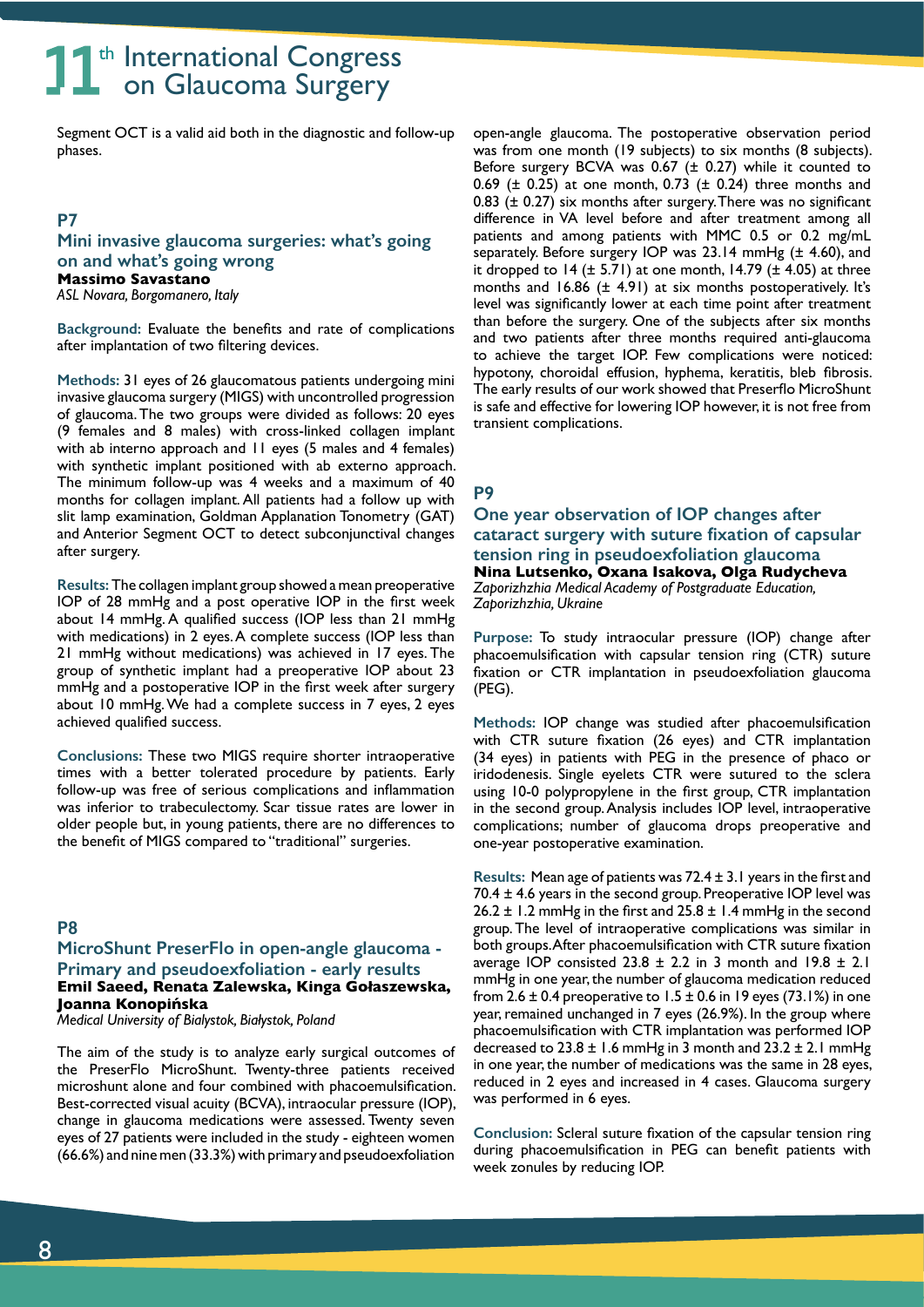#### **Collagen implants in glaucoma surgery Oleg Golovachov, Ashot Safoian, Mariam Golovachova**

*Ophthalmology Department, Ltd New Hospitals, Tbilisi, Georgia*

**Porpuse:** The porpuse was to investigate the efficacy and complications collagen implant Colost in glaucoma surgery.

**Methods:** We used collagen implant Colost soaked with 5FU in glaucoma surgery to prevent postoperative hypotony and bleb scarring. Colost was used for antiglaucomatous operations such as: trabeculectomy 24, non-penetrating sclerectomy 26, implantation of mini shunt 16 (Express shunt), implantation of Ahmed valve to prevent stripping of silicone tube - tube was covered by Colost, sizes 6×4 mm - 25. Observation period was from 2nd day to 24 months.

**Results:** Postoperative condition in glaucoma patients was same to that after surgery without Colost. There was performed impressive, wide filtration bleb. Postoperative hypotony was in more fewer cases. Postoperative IOP ranged from Po 8 to Po 14 (iCare). We have operated 91 patient, 91 eyes with different stages and forms of glaucoma.

**Conclusions:** Using of collagen implant Colost in glaucoma surgery increases the efficiency of the performed surgery, has a low risk of erosion and postoperative complications, had a lower rate of early hypotony. We got more wide filtration blebs and less postoperative scarring.

### **P11**

# **Kahook Dual Blade goniotomy: an audit of the first 101 cases in a tertiary university hospital in England**

## **Maja Bilip, Noor Ali, Georgios Kontos, Rajen Tailor**

*Oxford Health NHS Foundation Trust, Oxford, United Kingdom*

**Purpose:** To evaluate the safety and efficacy of Kahook Dual Blade (KDB) Goniotomy in combination with cataract phacoemulsification performed at The Oxford Eye Hospital between 2018 and 2020 after 12-24 months of follow-up.

**Methods:** We performed a retrospective single-centre analysis of 101 eyes from 92 patients with open-angle, closed-angle and mixed mechanism glaucoma that underwent phaco-KDB. Results were analysed as per the world glaucoma association guidelines on reporting of interventional glaucoma procedures in research; Success (IOP < 21 mmHg with no topical drops, or 20% reduction in NTG), qualified success (IOP < 21 mmHg with topical drops), mean reduction in IOP at last follow-up, and mean reduction in topical agents at last follow-up.

**Results:** At preoperative baseline, the mean IOP was 20 ± 6 (mean  $\pm$  SD), and the mean number of topical medications was 2.50  $\pm$  0.9. The mean follow-up time was 17  $\pm$  5 months. At last follow-up, 'success' was achieved in 40% of eyes and 'qualified success' was achieved in 95%. The mean IOP at last follow-up was 15.6  $\pm$  4.8 mmHg, with a mean reduction in IOP of -4.6 mmHg  $\pm$  7.1 mmHg ( $p$  < 0.01). The mean reduction in number of topical glaucoma medications was -1.35  $\pm$  1.4 (p < 0.01). Within the first postoperative week, the most common complications were the occurrence of hyphaema  $(6%)$  and IOP spike  $( > 24)$ mmHg) (17%).

**Conclusion:** KDB Goniotomy in combination with phacoemulsification can achieve significant short-to-medium term lowering of IOP and reduction in number of topical glaucoma medications in both open and closed-angle glaucoma patients. Serious postoperative adverse events were rare.

## **P12**

**12 months outcome post viscocanalostomy with or without trabeculotomy with the OMNI surgical system in glaucoma patients Claudia Quijano, Krishanthy Sornalingam, Dan Lindfield**

*Royal Surrey County Hospital NHS Foundation Trust, Guildford, United Kingdom*

**Purpose:** To report an audit on the outcomes at 12 month post surgical for sequential viscocanaloplasty and trabeculotomy with the OMNI surgical system (Sight Sciences,Inc) in pseudophakic patients with glaucoma in the Royal Surrey County Hospital, Guildford, UK.

**Methods:** We reviewed the clinical notes of 26 patients /32 eyes who underwent phacoemulsification and intraocular lens with subsequent viscocanaloplasty and/ or trabeculotomy. Data on intraocular pressure, number of medications and complications were recorded on day 1, month 1, 3, 6, 9 and 12.

**Results:** Intraocular pressure reduced from mean 24 mm/Hg at baseline to 15 mmHg at month 1 and was sustained to mean 14 mmHg at month 12. The number of medication reduced from 2.4 mean number of drops to 1 mean number of drops and this was still reduced to 2 after 12 months of follow up. Hyphaema was the most common adverse event in 22% of the cases and 9 % required further glaucoma surgery.

**Conclusion:** This novel device and technique showed to be effective by providing a significant and sustained reduction in the intraocular pressure after 12 month postoperative and a safety profile.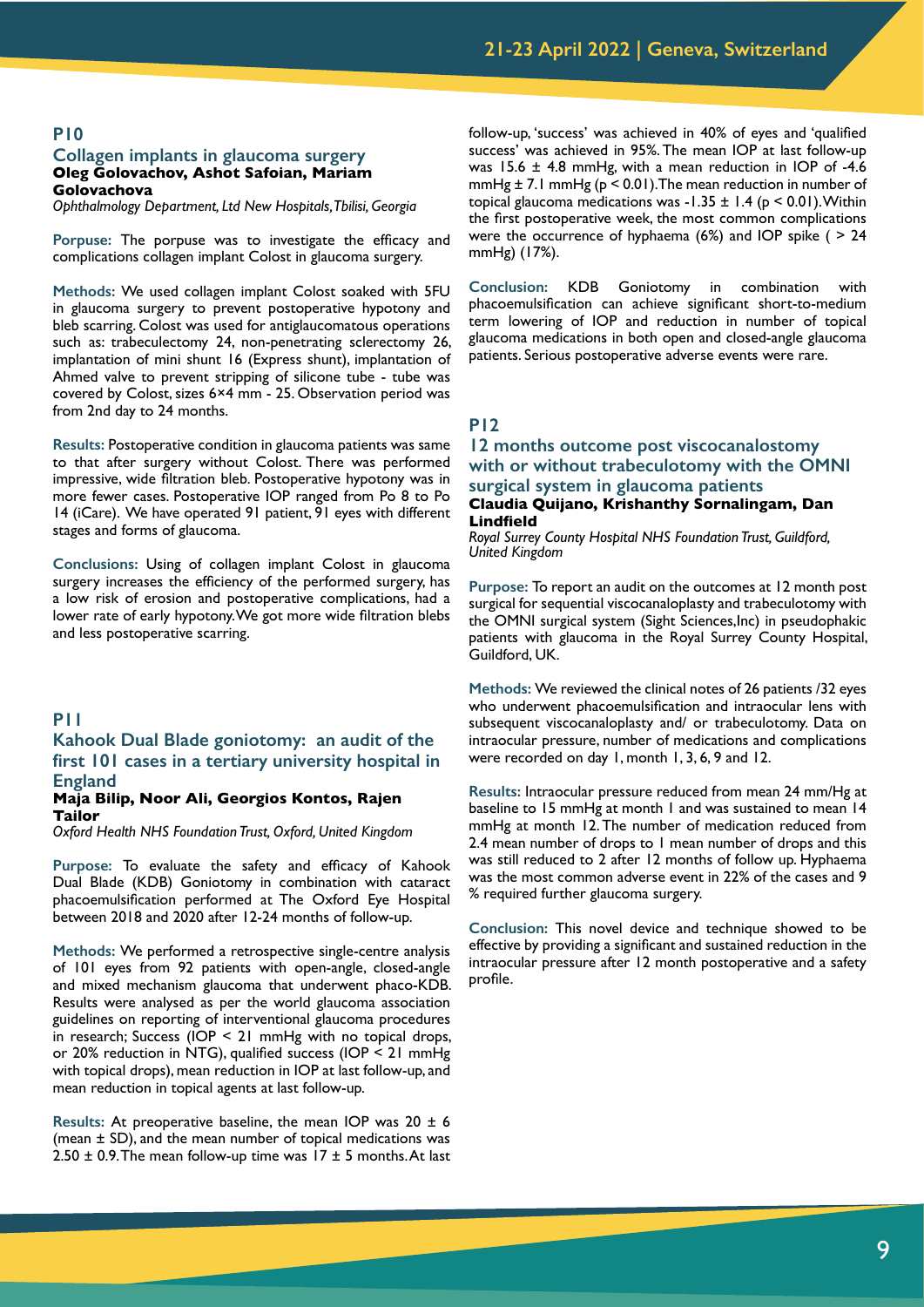# **P13**

**Evaluation of the efficacy and safety of iStent bypass implantation combined with phacoemulsification versus canaloplasty in patients with Open-Angle Glaucoma - early outcomes**

#### **Kinga Gołaszewska, Iwona Obuchowska, Emil Saeed, Joanna Konopińska**

*Department of Ophthalmology, Medical University of Bialystok, Bialystok, Poland*

**Purpose:** The aim of the study was to compare early surgical outcomes after iStent bypass implantation combined with phacoemulsification versus canaloplasty in patients with openangle glaucoma (OAG).

**Patients and Methods:** A retrospective chart review were conducted including consecutive adult patients with OAG that underwent iStent bypass implantation combined with phacoemulsification or canaloplasty between January 2015 and November 2021. The study took place in Department of Ophthalmology Medical University of Bialystok, Poland. Primary outcomes included intraocular pressure (IOP) reduction and glaucoma medication reduction. Secondary outcome measures were best-corrected visual acuity (BCVA) and complications. A total of 108 eyes (108 patients) with primary and pseudoexfoliative OAG were included in the study; of these, 63 eyes were implanted with the iStent device and 45 eyes were treated with canaloplasty.

**Results:** The preoperative IOPs were 18.30 ± 4.39 (mean ± standard deviation) mmHg and  $15.14 \pm 4.73$  mmHg in the iStent and canaloplasty groups, respectively ( $p = 0.002$ ). At the end of follow up IOP decreased to 15.50  $\pm$  4.31 mmHg and 15.00  $\pm$ 4.2 mmHg in the iStent and canaloplasty group respectively ( $p =$ 0.498). All patients' eyes in both groups became medication-free by 6 months follow-up. All eyes in both groups maintained or showed improved BCVA versus baseline. Safety outcomes were comparable between groups.

**Conclusion:** iStent bypass implantation combined with phacoemulsification offers better results in IOP reduction at 6 months than canaloplasty. Both types of treatments are effective in lowering medication with a favorable and comparable safety profile over a 6-months follow-up in OAG.

## **P14**

**Surgery for reduction IOP fluctuations in relatively yang patients Nana Digmelashvili** *Innova, Tbilisi, Georgia*

**Purpose:** To identify effectiveness of Ahmad valve surgery as the first choice operation in primary open angle patients with yanger age.

**Methods:** Ahmad valve surgery was used as the first operation

in case of medically controlled IOP but progressing fisual field loss. 20 patients age 30 to 49.

**Results:** After Ahmad valve implantation there were almost no change in IOP but in 78 % there were improvement in visual aqiuty from the second day of operation to 1 month.

**Conclusion:** IOP fluctuation is important factor even in normal IOP range. Redusing the fluctuttions patiens experience visual function improvements. In glaucoma patiens with yanger age (35 to 50) the stabilisation of IOP fluctuations needs more attenten in case of choosing operation techniques.

## **P15**

## **Case report: PreserFlo Ab-Externo MicroShunt implantation in a difficult patient with advanced glaucoma**

#### **Anna Mikolajczyk1, Wojciech Maruszczyk1, Mariola**  Dorecka<sup>1,2</sup>, Katarzyna Gontarz<sup>1,2</sup>, Ewa Mrukwa-**Kominek1,2**

*1 Prof. K. Gibiński University Clinical Centre, Department of Ophthalmology, Katowice, Poland, 2 Department of Ophthalmology, School of Medicine in Katowice, Medical University of Silesia, Katowice, Poland*

**Purpose:** To present a case report of the attempt to reduce and stabilize intraocular pressure in a monocular patient with advanced, glaucomatous optic neuropathy and severe field impairment by implanting PreserFlo Ab-Externo Microshunt.

**Methods:** A 77-year old woman, treated because of high intraocular pressure in both eyes. The right eye is blind due to absolute glaucoma. By admission, visual acuity in the left eye was 1,0 and the intraocular pressure was 27 mm Hg on three active substances. In the past the left eye underwent multiple procedures: phacoemulsification, trabeculectomy and XEN implantation. No target pressure was achieved. After the thorough assessment and examination, patient had been qualified to the microinvasive glaucoma surgery- implantation of Preserflo Ab- Externo Microshunt in the left eye.

**Results:** The surgical procedure was performed without complications, obtaining the lowering and stabilization of intraocular pressure without any antiglaucoma drugs. The visual acuity in the right eye, while discharged from the hospital, was 0,9. The intraocular pressure in the left eye was stabilized and amounted to 12 mmHg. During the 1 year observation period the IOP was stable.

**Conclusion:** PreserFlo Microshunt seems to be a good therapeutic option, also in monocular patient because of good safety profile. The applied treatment enabled to stabilize the intraocular pressure and retain the visual acuity in the only eye.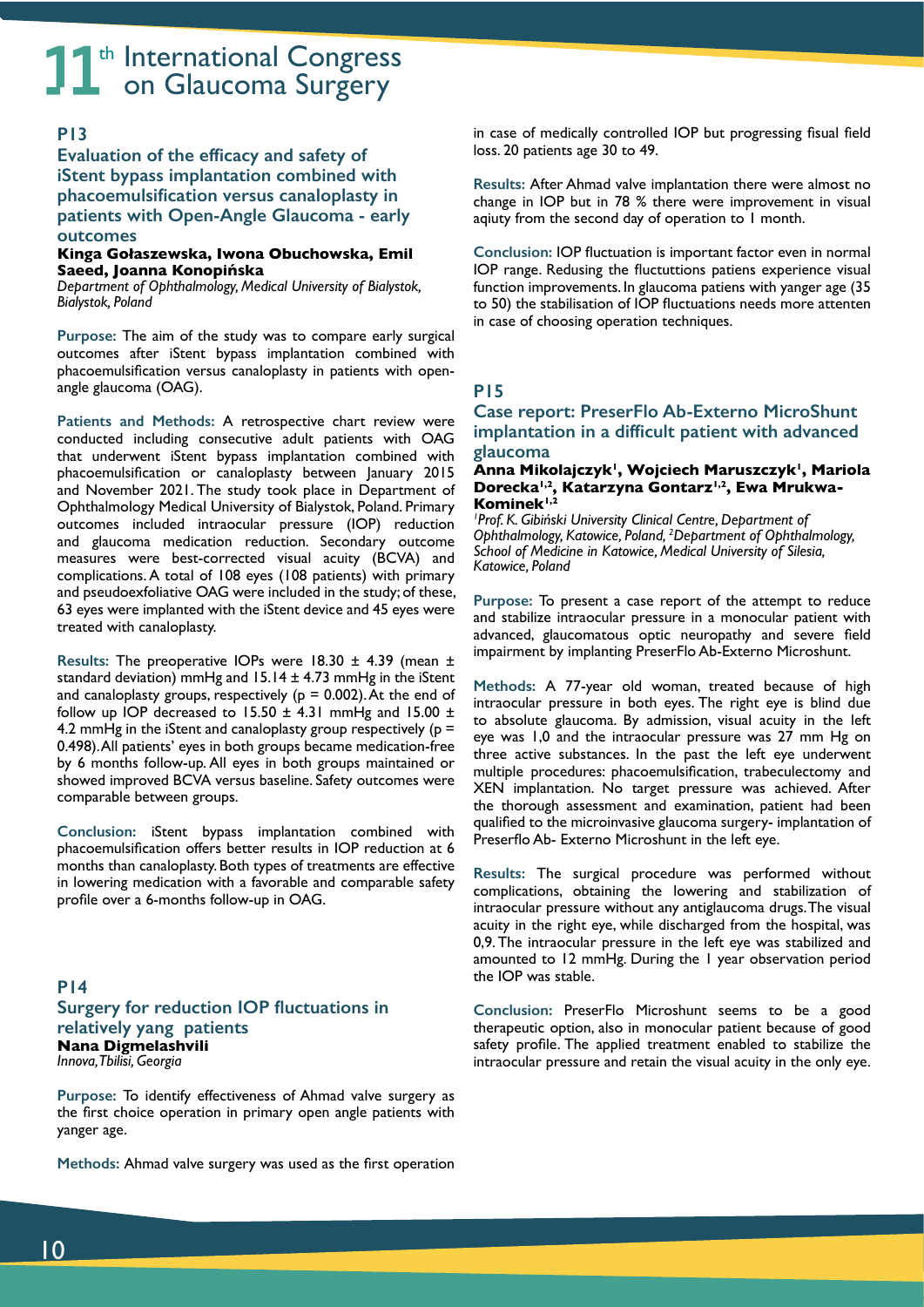#### **Analysing the 5 year safety and efficacy of viscocanalostomies**

**Conor Lyons1, Daniela Oehring2, Divya Mathews3** *1 University Hospital Wales, Cardiff, United Kingdom, 2 University of Plymouth, Plymouth, United Kingdom, 3 Stanley Eye Unit, Abergele, United Kingdom*

**Aim:** To assess the effectiveness and safety of viscocanalostomies and phaco-viscocanalostomies in eyes with five-year follow-up.

**Methods:** Review of an electronic database of patients who have undergone viscocanalostomies and phaco-viscocanalostomies between 2012 and 2015 in the H. M. Stanley Eye Unit, Abergele. Patients were included if they had a full 5-year follow-up or required redo surgery in the 5 year period. Definition of success was IOP < 21 mmHg initially with subanalysis using IOP < 16 mmHg, IOP reduction > 20% and IOP reduction > 30%.

**Results:** Three hundred and seventy eyes were included in this study. Preoperative IOP was 23 mmHg  $\pm$  5.3 mmHg with an average of  $3.0 \pm 0.97$  medications. By year 5 this was reduced to 14.3 mmHg  $\pm$  6.5 mmHg with a mean of 0.9 medications. 47.8% of eyes had an IOP of < 21 mmHg by year 5 without medication with a further 44.8% of eyes reaching this target with medication. The main complication in this group was perforation of the Trabeculo-Descemet's Window (TDW) but this wasn't associated with a poorer outcome. Excluding perforation of TDW, there were only 14 intraoperative complications.

**Conclusion:** This large data set of eyes undergoing viscocanalostomies demonstrates the effectiveness and safety of this technique over 5 years.

#### **P17**

**Primary implantation of glaucoma drainage device in secondary glaucoma: comparison of non-valved vs. valved device Vanita Pathak Ray** *Centre For Sight, Hyderabad, India*

**Purpose:** To investigate the comparative efficacy and safety of non-valved Aurolab Aqueous Drainage Implant (AADI) and the valved device Ahmed Glaucoma Valve (AGV) when implanted in filtration-surgery-naïve secondary glaucoma eyes

**Methods:** Retrospective review of consecutive patients with secondary refractive glaucoma requiring surgery to control the disease, who underwent primary glaucoma drainage device (GDD) procedure, either AADI or AGV. All eyes which received prior filtration surgery were excluded. Primary outcome measure was intraocular pressure (IOP). Secondary outcome measures were best-corrected visual acuity (BCVA), number of antiglaucoma medications (AGMs), complications, failure.

**Results:** A total of 126 eyes of 119 subjects who underwent primary GDD; 59 eyes underwent AADI, and 67 eyes underwent AGV. Mean age ( $p = 0.689$ ) preoperative  $IOP(p = 0.139)$ , AGM( $p$ )

 $= 0.542$ ), and BCVA( $p = 0.368$ ) did not differ between the groups. Mean follow-up was  $20.3 \pm 12.9$  months in the AADI group and 19.9 ± 18.2 months in the AGV group. Post-operatively at last follow-up, IOP ( $p = 0.005$ ) and AGM ( $p < 0.001$ ) was significantly reduced in the AADI group when compared to AGV, along with reduced rate of failure ( $p = 0.047$ ). LogMAR BCVA improved in both groups, significantly so in the AGV group ( $p =$ 0.023) but not so in the AADI group. Complication rates were comparable. None of the eyes lost light perception, except 1 eye with neovascular glaucoma in the AGV group (due to endophthalmitis).

**Conclusions:** Both procedures were effective in reducing IOP and need for AGM but it was significantly lower in AADI including rate of failure and this affordable GDD could have a tremendous impact in low-to-middle income countries.

#### **P18**

#### **Changes to glaucoma surgery patterns during the COVID-19 pandemic:a shift toward less invasive procedures**

**Joanna Konopińska, Natalia Dub, Emil Saeed, Diana Dmuchowska, Iwona Obuchowska** *Medical University of Bialystok, Poland, Białystok, Poland*

**Purpose:** To compare the quantity, type of anti-glaucoma surgeries, and the disease stage before and during the coronavirus disease pandemic.

**Methods:** This was a retrospective, single-center consecutive case series audit that included medical records of patients who underwent glaucoma surgery at the University Hospital in Białystok between September 4, 2018, and March 3, 2020 (pre-pandemic group) and compared with those of glaucoma patients treated between March 4, 2020, and September 4, 2021 (pandemic group). Adult patients with primary or secondary open-angle or closed-angle glaucoma who underwent antiglaucoma surgery were included in this study. Finally, 534 operated eyes (362 and 172 eyes operated on before and during the pandemic, respectively) were examined.

**Results:** The number of anti-glaucoma surgeries was halved during the pandemic compared to a similar pre-pandemic period, with a significant difference in the kind of procedure between the two groups ( $p < 0.001$ ). The most common procedures in the pre-pandemic group were Ex-Press implantation (33.7%) and trabeculectomy (31.5%). Within the pandemic group, half of the eyes underwent trabeculectomy (50.0%), followed by Preserflo microshunt (11.6%), iStent (8.7%) and transcleral cyclophotocoagulation (TSCP), (8.7%). A significant difference in the average IOPs was revealed among patients who qualified for surgery  $22.21 \pm 7.83$  mmHg in the pre-pandemic group and 25.16  $\pm$  9.48 mmHg in the pandemic group;  $p < 0.001$ ).

**Conclusion:** The COVID-19 pandemic is associated with a decrease in the number of extended procedures and an increase in the number of short procedures performed, such as TSCP and MIGS.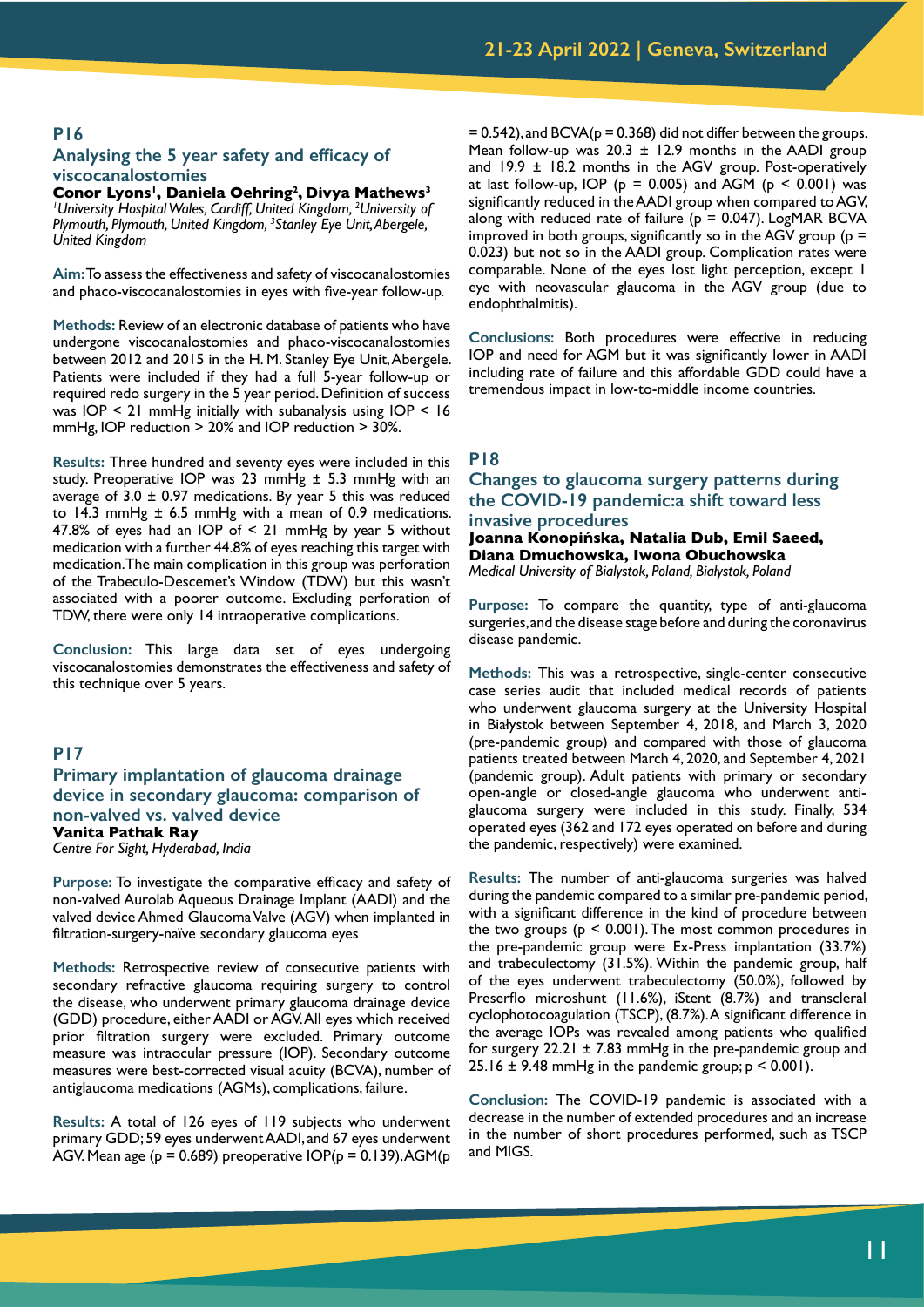## **P19**

**Bilateral angle-closure glaucoma related to vena cava superior syndrome Ágnes Elekes, Péter Vámosi**

*Péterfy Hospital, Budapest, Hungary*

**Purpose:** Case report of bilateral, simultaneous, long-lasting primary angle closure glaucoma (PACG) caused by superior vena cava syndrome (SVCS). Discussion of the possible underlying mechanism. In SVCS venous return of the upper body to the heart is inhibited, the increased venous pressure in the upper body can cause massive edema of the head, upper extremities. Still, ocular manifestations of SVCS are not common.

**Methods:** A 57-year-old woman came for examination because of blurred vision for 4 months, diagnosed with SVCS due to mediastinal metastatic lung cancer at the same time as the onset of symptoms. Examination findings revealed bilateral PACG, with severe visual impairment on the right eye and no light perception on left eye.

**Results:** On the right eye the remnant visual acuity was preserved by cataract extraction, goniosynechialysis. For the left eye laser iridotomy and conservative therapy were applied to prevent pain. Anterior segment parameters were evaluated: anterior chamber depth(ACD), anterior chamber angle(ACA500), scleral spur angle(SSA), angle opening distance(AOD500), trabecular iris area(TISA500), all significantly increased. Parameters stayed stable for three months during the treatment of the underlying disease.

**Conclusion:** SCVS may pose the risk of PACG, recognition of early signs are key to prevent severe visual loss. To the best of our knowledge, this is the first mention of bilateral PACG in the background with SCVS.

# **P20**

**Encouraging results at one year for a modified non penetrating deep sclerectomy: our experience with 7 changes on the standard procedure Sidi Mohammed Ezzouhairi**

*Glaucoma Center, Morocco*

Follow-up outcomes at 1 year of a modified non penetrating deep sclerectomy (NPDS).

**Methods:** 80 eyes of 69 patients affected with primary or secondary open angle glaucoma underwent NPDS were collected in our glaucoma center in a retrospective study. We have introduced 7 changes to the standard procedure of NPDS: 1) an amount of 0.04 mg of Mitomycin C was injected in the subconjunctival space, 2) a conjunctival flange was kept attached to the limbus while dissecting conjunctiva flap, 3) no relaxing or lateral conjunctival incisions were added, 4) no cauterization has been used, only scarification the sclera, 5) inner trabeculotomies were performed to enhance outflow of aqueous humor, 6) a "V" design suture of the scleral flap was made to maintain space

between the scleral flap and the scleral bed, 7) steroids were injected in the bleb itself. The post-operative follow-up data has been collected at D1, D7, D15, M1, M3, M6, 1Y.

**Results:** Mean age was 61.175 ± 13.,67 years. Mean IOP has dropped from 23.41  $\pm$  9.49 mmHg at baseline to 12.69  $\pm$  5.07 at 12 months. Mean antiglaucoma medications was reduced from 2.49  $\pm$  1,10 at baseline to 0.89  $\pm$  0.98 at one year. The rate of goniopuncture was 20%. Few complications were reported. The complete success rate was achieved in 81.25% of the patients at one year.

**Conclusion:** these 7 changes on a standard NPDS technique appears to be as efficient as trabeculectomy, and safe as well.

# **P21**

## **Subconjunctival 5-fluorouracil 50 mg/mL vs mitomycin-C 0.04 mg/mL in bleb rescue: a retrospective comparative study**

**Catarina Monteiro, Júlio Almeida, Maria Teixeira Dias, Mário Ramalho, Ana Sofia Lopes, Fernando Vaz, Isabel Prieto**

*Hospital Professor Doutor Fernando da Fonseca, Lisbon, Portugal*

**Purpose:** To evaluate the success of subconjunctival 5-fluorouracil (5-FU) versus mitomycin C (MMC) in bleb rescue after trabeculectomy surgery in glaucoma patients.

**Methods:** We conducted a 3-year retrospective study from January 2016 to February 2019, reviewing patient medical records of all patients submitted to subconjunctival antifibrotic injection and evaluated the success of the procedure over time. Absolute success was defined as  $\geq$  20% IOP reduction and IOP < 21 mmHg without medication, qualified success was defined as  $> 20\%$  IOP reduction and IOP  $\leq 21$  mmHg with medication and failure as  $\leq$  20% IOP reduction and/or IOP  $\geq$  21 mmHg. MMC and 5FU were compared regarding the need for further injections and surgical/laser reintervention. Eyes with  $\leq 6$ months of follow-up period were excluded.

**Results:** 53 eyes were submitted to subconjunctival injection due to failing filtering blebs post trabeculectomy (34 5-FU injection and 19 MMC injection). Success rate was 82.4% in the 5-FU group and 89.5% in the MMC group ( $p = 0.013$ ) after 3 months, 79.4% in the 5-FU group and 100% in the MMC group  $(p = 0.027)$  after 6 months and 84.8% in the 5-FU group and 100% in the MMC group after 1 year ( $p = 0.094$ ).

**Conclusion:** Subconjunctival MMC seems to be more effective than 5FU, decreasing the re-intervention probability.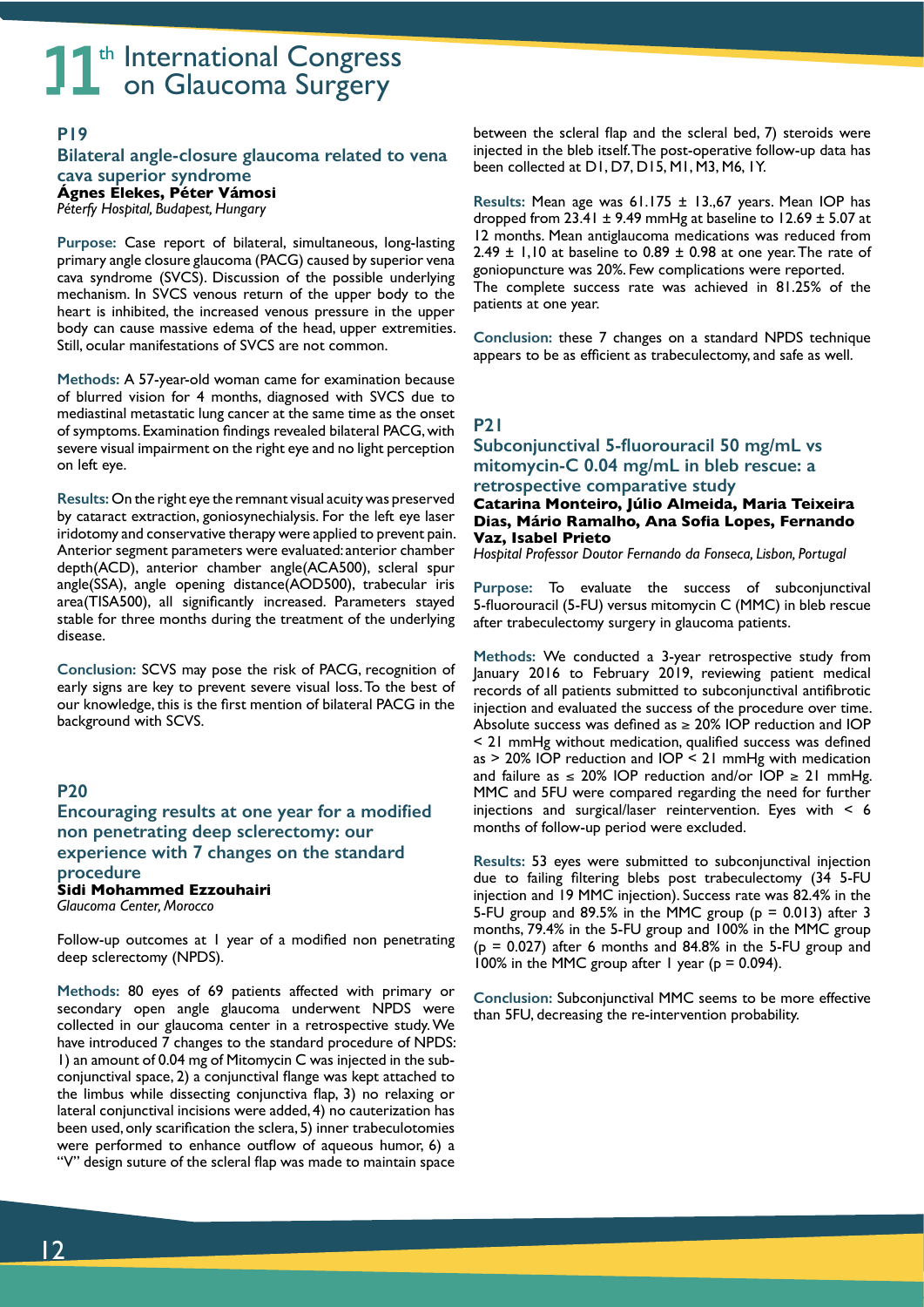## **Hemi-gonioscopy-assisted transluminal trabeculotomy outcomes in patients with open angle glaucoma**

#### **Serhat Imamoglu, Süleyman Kugu**

*Haydarpasa Numune Training and Research Hospital, Turkey*

**Purpose:** To examine the efficacy and safety of hemi-gonioscopyassisted transluminal trabeculotomy (Hemi GATT) in patients with open angle glaucoma.

**Participants and Methods:** A retrospective study included 28 eyes of 28 patients who underwent hemi-GATT to treat open-angle glaucoma. Preoperative intraocular pressure (IOP), best-corrected visual acuity (BCVA) compared with final IOP, medication numbers, and BCVA levels. Success was defined as IOP reduction > 20% from baseline or IOP between 5 to 21 mm Hg, and no need for further glaucoma surgery. When success criteria were not met for any postoperative visit  $> 3$  months after surgery, failure was determined.

**Results:** Mean follow-up time was 18.4 ± 6.5 months and mean age was  $66.3 \pm 7.2$ . Mean IOP was  $28.3 \pm 7.9$  mm Hg preoperatively and  $13.8 \pm 5.1$  mm Hg at last visit ( $p \le 0.001$ ). Mean number of medications decreased from 3.2  $\pm$  1.3 preoperatively to 2.1  $\pm$ 0.7 at last visit (p < 0.001). The cumulative success probability of hemi GATT was 83%.

**Conclusions:** Hemi GATT have good efficacy and safety outcomes in lowering IOP and need of medication in patients with open angle glaucoma.

#### **P23**

# **Glaucoma filtering surgery follow up OCT assisted**

**Massimo Savastano** *ASl Novara, Borgomanero, Italy*

**Background:** To evaluate filtering bleb reflectivity after glaucoma surgery with anterior segment OCT and to find relationship between OCT patterns and surgical success.

**Methods:** 46 eyes of 39 patients who underwent glaucoma filtering surgery. All patients had Mitomicine C intraoperative (0.2-0.3 mg/ml for 2-3 min). Follow up minimum 1 day, maximum 48 months.

**Results:** Filtering blebs (IOP < 21 mmHg without ipotensive drugs) where 36, non filtering blebs 10. In the first of two groups, we found a diffuse hyporeflectivity of OCT images in 27 cases. In the non filtering bleb group we had 8 hyperreflective blebs and only 2 hyporeflective. In all subjects with a intraocular pressure under 6 mmHg in the first post operative week OCT showed a peripheral choroidal effusion undetectable in ecotomograpgy of ophthalmoscopy, with a mild ciliary body detachment.

**Conclusions:** Glaucoma filtering surgery, involves anterior segment structures and ocular surface in different times and in different ways, starting from the first hours after surgery until several decades. The bleb area is the real field of challenge of glaucoma surgeon where to decide the success or failure of surgery. Anterior Segment OCT gave a very important contribution in detection of acqueous humor pathway allowing the study of tissue remodeling after surgery with a new no contact tool.

#### **P24**

#### **ExPress Shunt in angel closure glaucoma. Modified technique Ahmed Samir**

*Magrabi Eye Hospital, Jeddah, Saudi Arabia*

**Purpose:** To evaluate the effeciency of adjunctive automated peripheral iredectomy with phacoemulsification for combined management of cataract and chronic angel closure glaucoma

**Methods:** This prospective study included 22 eyes of 22 patients with chronic angle closure glaucoma with cataract who underwent Ex-PRESS implantation, cataract surgery and surgical peripheral iridectomy. After phacoemulsification and IOL implantation, a peripheral iridectomy was done at the site of Ex-Press shunt implantation using 23-gauge vitrectomy cutter of the phacoemulsification machine (Centurion). (cutting rate 100 cpm and vacuum of 300 mmHg was used) this aimed to create more roomy space in the anterior chamber avoiding iris touch and blogging the inner opening of the Ex-Press shunt

**Results:** After surgery, the mean IOP was 11.3 ± 1.2 mmHg, 14.5  $\pm$  1.6 mmHg, 14.8  $\pm$  2.1 mmHg, 15.3  $\pm$  1.9 mmHg and 17.4  $\pm$  1.8 mmHg at 7 days, 1 month, 3 months, 6 months and 12 months respectively. All postoperative IOP was significantly lower compared with preoperative IOP ( $p = 0.001$ ). There was a significant decrease in the number of medications required after surgery. The baseline mean number of medications  $3.4 \pm 0.02$ (range from 1 to 4), while post-operatively the mean number of medications decreased to  $0.7 \pm 0.01$  at 12 months (p < 0.01).

**Conclusion:** Combined phacoemulsification amd automated peripheral iridectomy allow the expaqnsion of the indications of ExPress shunt to be implanted in cases of angel closure glaucoma with better safety profile than the standerd trabeculectomy in these cases.

#### **P25**

#### **One year outcomes with the PAUL glaucoma drainage implant**

#### **Lotte M.J. Scheres, Helena Jamalifar, Michiel Cornelissen, Henny Beckers**

*University Eye Clinic Maastricht, Maastricht, The Netherlands*

**Purpose:** To report efficacy and safety of the PAUL glaucoma drainage implant (PGI; Advanced Ophthalmic Innovations, Singapore, Republic of Singapore) for patients with uncontrolled glaucoma after one year of follow-up.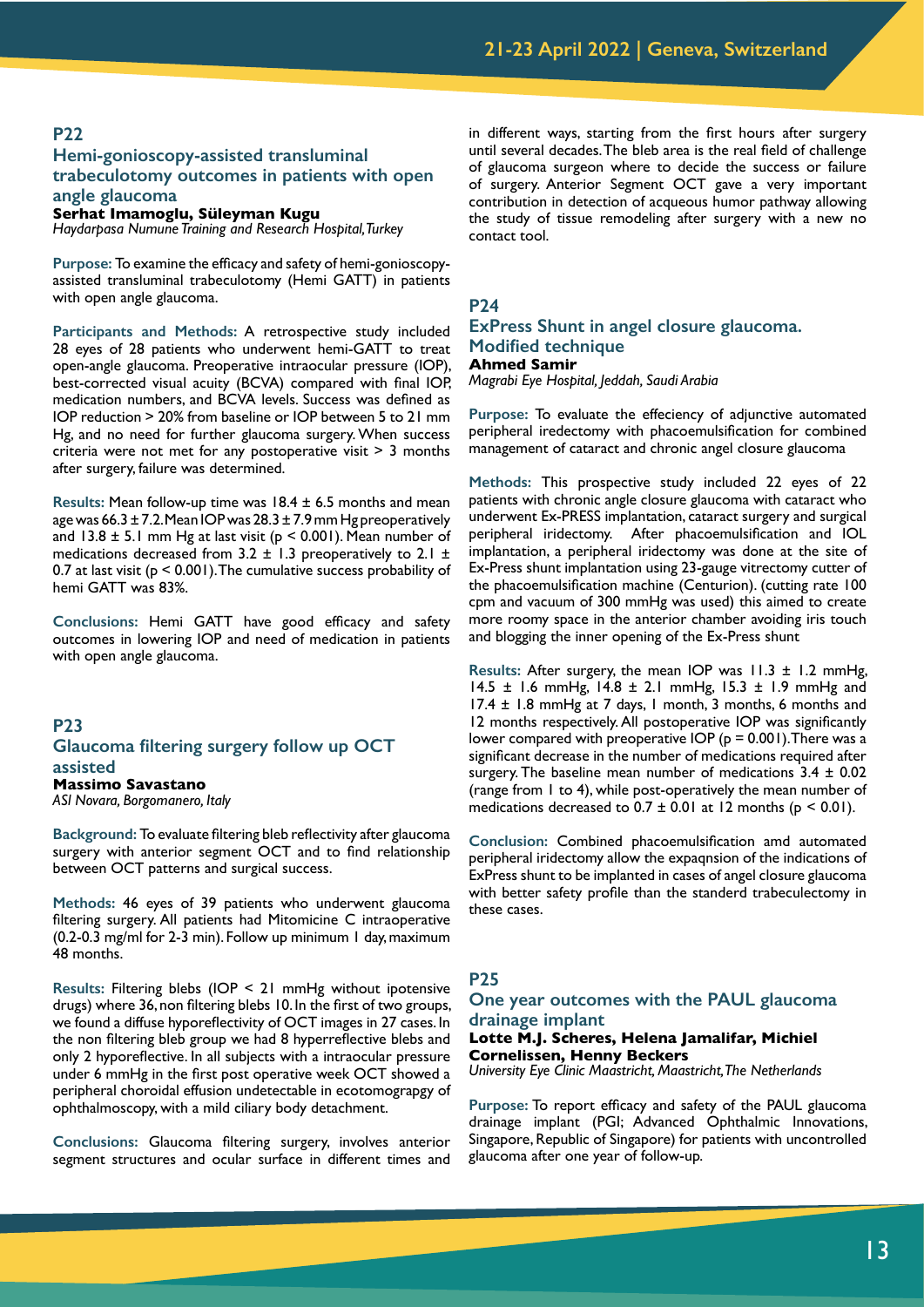**Methods:** Consecutive PGI implantations at the University Eye Clinic Maastricht between March 2020 and May 2021 were studied prospectively. Follow-up took place at day one, week one and one, three, six and twelve months postoperatively. Primary outcomes were intraocular pressure (IOP) and the number of IOP-lowering medications. Secondary outcome measures such as visual acuity, reoperation rates and safety were also evaluated.

**Results:** Fifty-two eyes of 49 patients were included in the analysis. The majority had advanced (34%) or severe glaucoma (38%) based on visual field examination. Diagnoses included primary open angle glaucoma (48%), uveitic glaucoma (17%), secondary glaucoma (13%), pseudoexfoliation glaucoma (8%), and pigment dispersion glaucoma (8%). Twenty-one percent underwent previous filtration surgery and 67% of eyes were pseudophakic. At baseline, mean ± SD IOP was 23.5 ± 8.7 mmHg with  $3.3 \pm 1.2$  IOP-lowering medications. Preliminary results showed a reduction of mean IOP to  $12.4 \pm 3.7$  mmHg and 10.6  $\pm$  3.0 mmHg at 6 (n = 45) and 12 (n = 24) months postoperatively, respectively. IOP-lowering medication use decreased to  $1.5 \pm 1.2$  at 6 months and  $1.5 \pm 1.1$  medications at 12 months after surgery.

**Conclusion:** PGI implantation is effective in lowering IOP and reducing the number of IOP-lowering medications after one year.

## **P26**

**Identification of risk factors affecting the rate of progression and course of primary open-angle glaucoma in patients at various stages of the disease**

**Nikolay Fomin1,2, Pavel Zavadskiy3, Aleksander**  Kuroedov<sup>1,2</sup>, Aleksey Seleznev<sup>4</sup>, Zoya Nagornova<sup>4</sup>, Darya Baryshnikova<sup>5</sup>, Roman Avdeev<sup>6</sup>, Anastasiya Getmanova<sup>7</sup>, Igor Glushnev<sup>8</sup>, Anna Gusarevich<sup>9</sup>, **Dmitriy Dorofeev<sup>10</sup>, Svetlana Kosmynina<sup>11</sup>, Olesya** Myakonkaya<sup>12</sup>, Nataliya Rebenok<sup>8</sup>, Julaya Rozhko<sup>8</sup>, **Irina Semenova13, Tatyana Chernyakova14**

<sup>1</sup> Mandryka Central Clinical Hospital, Russian Federation, <sup>2</sup> Pirogov *Russian National Research Medical University, Moscow, Russian Federation, 3 Ophthalmological Center of Karelia, Petrozavodsk, Russian Federation, 4 Ivanovo State Medical Academy, Ivanovo, Russian Federation, 5 Sectoral clinical diagnostic center of «Gazprom», Russian Federation, 6 Voronezh State Medical University named N.N. Burdenko, Voronezh, Russian Federation, 7 Bryansk Regional Hospital № 1, Bryansk, Russian Federation, <sup>8</sup> State Institution "Republican Scientific and Practical Center radiation medicine and human ecology", Gomel, Belarus, 9 Clinical hospital «RZD medicine», Novosibirsk, Russian Federation, 10City Clinical Hospital № 2, Russian Federation, 11Murmansk Regional Clinical Hospital, Murmansk, Russian Federation, 12Volgograd branch of S.Fyodorov Eye Microsurgery Federal State Institution, Volgograd, Russian Federation, 13Health care institution "Mogilev city emergency hospital", Mogilev, Belarus, 14Multidisciplinary medical center of the Bank of Russia, Moscow, Russian Federation*

**Purpose:** To identify risk factors and characteristics of their relationship that determine the prognosis of POAG.

**Methods:** The final protocol included the results of dynamic observation of 293 patients (293 eyes), with different stages of POAG. The study included indicators and characteristics of age, anamnesis, stages of the disease, intraocular pressure (IOP)-level, medicines, as well as the presence of concomitant diseases and other (social) factors (23 factors in total), which might be potential causes of POAG refractoriness. All patients were divided into 2 groups ("non-refractory" and "refractory" glaucoma), including 6 subgroups.

**Results:** The IOP-level at the time of POAG verification was higher in the "refractory" glaucoma group, as well as in patients with moderate, advanced and late glaucoma than in those with early stage. During the final examination the IOP-level in the "refractory" glaucoma subgroups was higher than in the patients in the "non-refractory" glaucoma group. The most common risk factors were: pseudoexfoliative syndrome (PES) -53.5%, pigment dispersion syndromes (PDS) - 16.7% and "dry eye" syndrome (DES) - 38.6 %, coronary heart diseases (CHD) - 40.3%, smoking - 16.0% and disability for general diseases - 12.6%. The frequency of the above-mentioned factors was higher in the "refractory" glaucoma group.

**Conclusion:** It was found that the IOP-level directly and strong correlates with the stage of the newly diagnosed disease and the IOP-level during the treatment, and also determines the refractoriness of the disease in the future. PES, PDS, DES, CHD and disability due to concomitant diseases are additional provocative agents that affect the refractoriness of POAG.

# **P27**

## **Clinical outcomes of micropulse transscleral cyclophotocoagulation: 2 years of experience in a portuguese hospital**

#### Maria Teixeira Dias<sup>1</sup>, Rita Basto<sup>2</sup>, Júlio Almeida<sup>1</sup>, **Catarina Monteiro1, Ana Sofia Lopes1, Fernando**  Vaz<sup>1</sup>, Isabel Prieto<sup>1</sup>

*1 Hospital Professor Doutor Fernando da Fonseca, Portugal, 2 Unidade Local de Saúde de Matosinhos, E.P.E., Portugal*

**Purpose:** This study evaluates the safety and efficacy of micropulse transscleral cyclophotocoagulation (MPTSCPC) in glaucoma patients, with standard parameters, over a 24-month period.

**Methods:** Retrospective analysis of 61 eyes undergoing MPTSCPC from January 2018 to December 2020 was carried out. Patients received 160 seconds of laser, with settings of 2000 mW/cm2 and a duty cycle of 31.3%.

**Results:** A total of 61 eyes were included, arranged in an age distribution of 73.9  $\pm$  10.8 years. The most common diagnosis was primary open angle glaucoma, with a mean best-corrected visual acuity of 5/10 in Snellen Visual Chart. 37.7% of the eyes had undergone at least one glaucoma filtration surgery prior to MPTSCPC. Mean pre-treatment intraocular pressure (IOP) was  $24.9 \pm 8.6$  mmHg. At every follow-up visit, there was a statistically significant reduction ( $p < 0.05$ ) in IOP and in the number of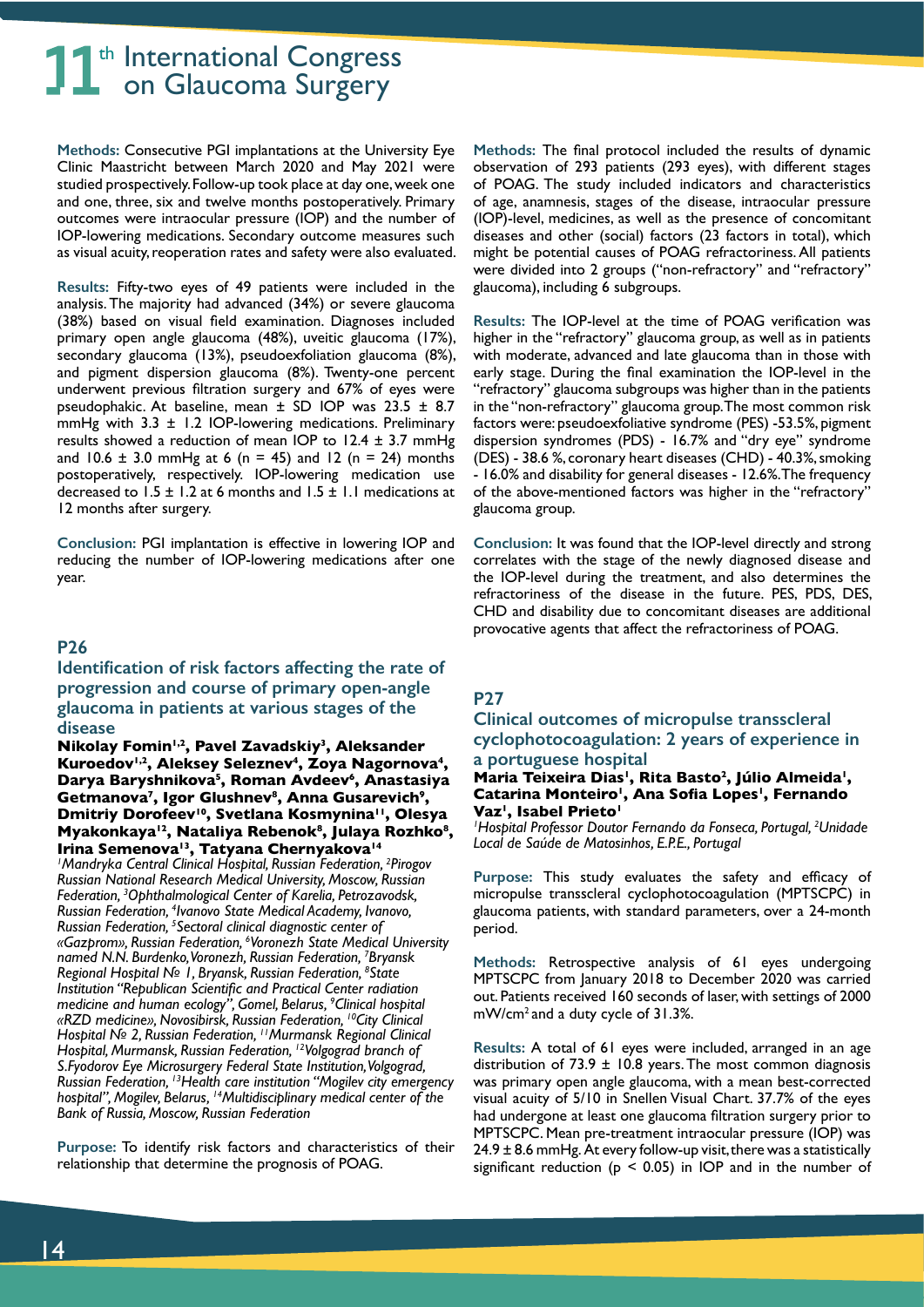topical drugs required to control IOP, from 4 (baseline) to 3, with oral acetazolamide suspension in most cases. Total success rate (absolute and clinical successes combined) was 81.9% after one year of the treatment. There was no drop in the visual acuity or cases of serious complications.

**Conclusion:** MPTSCPC is an effective and safe procedure in reducing IOP within a broad spectrum of glaucoma patients. Further work is needed to confirm the current indications, to widen their scope and to determine the optimal treatment settings in an individual basis.

# **P28 To trab or to tube? Wisam Shihadeh**

*Jordan University of Science & Technology, Jordan*

Glaucoma surgery is indicated when medical therapy and appropriate laser treatment fail to secure adequate intraocular pressure reduction. MIGS are known for their excellent safety profile, but they haven't replaced the traditional glaucoma surgeries—trabeculectomy and tube shunt implantation

Trabeculectomy has remained the most popular option as an initial procedure for eyes with POAG, but a growing number of glaucoma surgeons prefer the use of tube shunts as an initial glaucoma procedure as well. No clear consensus among glaucoma specialists regarding the preferred surgical approach for managing glaucoma in eyes that require sustained IOP in low teens. Your choice of tube or trabeculectomy may ultimately come down to safety vs. efficacy.

There seems to be an inevitable tradeoff between safety and efficacy in glaucoma surgery. Some factors that affect the decision on which procedure to go for include surgeon skills, dedication for follow up, availability of tube shunts, type of glaucoma as well as the stage of glaucoma.

## **P29**

## **A blast from the past: a surprising cause of hypotony in a patient suffering from Marfan syndrome**

**Ron Kaufman, Samer Khateb, Gabriel Greifner** *Hadassah-Hebrew University Medical Center, Jerusalem, Israel*

**Purpose:** Marfan syndrome is a multi-systemic genetic connective tissue disease which may involve ocular structures. We aim to present a rare surgical complication leading to ocular hypotony in a Marfan patient.

**Methods:** A case report, including variable imaging modalities and surgical footage.

**Results:** A 42-year-old male suffering from Marfan syndrome, with a prior ocular history of bilateral aphakia due to lensectomy at childhood, a right eye (RE) idiopathic panuveitis and posterior scleritis 8 years ago and a RE retinal detachment treated by scleral buckling and posterior vitrectomy 7 years

ago, was referred to our hospital due to RE pain and blurry vision. On examination, he was found with ocular hypotony of 0 mmHg, accompanied by associated maculopathy and a decrease in visual acuity from 6/8.5 at baseline to finger counting. Both anterior segment optical coherence tomography (AS-OCT) and ultrasound biomicroscopy excluded a cyclodialysis cleft. After 5 months without improvement, he developed a spontaneous inferotemporal bleb. A targeted raster AS-OCT of that area raised suspicion of a scleral tract at the trocar entry site of the vitrectomy preformed 7 years prior. During surgical exploration, the tract was confirmed, while demonstrating active leakage. The tract was sutured using 9-0 Vycril. Post-operatively, the hypotony resolved, along with improvement in the maculopathy and visual acuity.

**Conclusion:** Leakage from surgical wound sites must be considered as a plausible etiology of hypotony even many years after surgery. A high index of suspicion must be maintained in patients with predispositions to difficult wound healing, such as Marfan syndrome.

## **P30**

## **The impact of minimally invasive glaucoma surgery on ocular surface and quality of life of patients with glaucoma**

#### **Natalia Maes1, Gokulan Ratnarajan2, Umair Qidwai2, Lee Jones3**

*1 University Hospitals Sussex, Brighton, United Kingdom, 2 Queen Victoria Hospital NHS Foundation Trust, East Grinstead, United Kingdom, 3 Moorfields Eye Hospital, London, United Kingdom*

**Purpose:** To explore the impact of minimally invasive glaucoma surgery (MIGS), on patient-reported outcomes and clinical parameters related to ocular surface disease in people with glaucoma.

**Methods:** A prospective cohort study. Fifty-seven patients were examined prior to undergoing iStent combined with phacoemulsification with or without adjunctive endocyclophotocoagulation and at 4-month follow-up. Clinical criteria to list patients for combined cataract surgery and iStent were: treated (on topical medication or previous selective laser trabeculoplasty) ocular hypertension or mild glaucoma patients, with visually significant cataracts. Endoscopic cyclophotocoagulation was added for those with moderate glaucoma or when further IOP reduction was deemed clinically necessary. All participants attended a baseline study visit 2-4 weeks prior to surgery and another one 4 months after. They completed four different Patient-Reported Outcome Measures, which were performed by the same investigator, pre and post operatively and had clinical measurements performed, including ocular surface parameters.

**Results:** At follow-up, on average patients returned with statistically significant improved scores on glaucoma-specific  $(GQL-15, p \le 0.001; GSS, p \le 0.001)$ , general health (EQ5D, p  $= 0.02$ ) and ocular surface PROMs (OSDI,  $p = 0.001$ ). Patients were using fewer eye drops on average after MIGS compared to before surgery (1.1  $\pm$  0.9 versus 1.8  $\pm$  0.8; p  $\leq$  0.001). Undergoing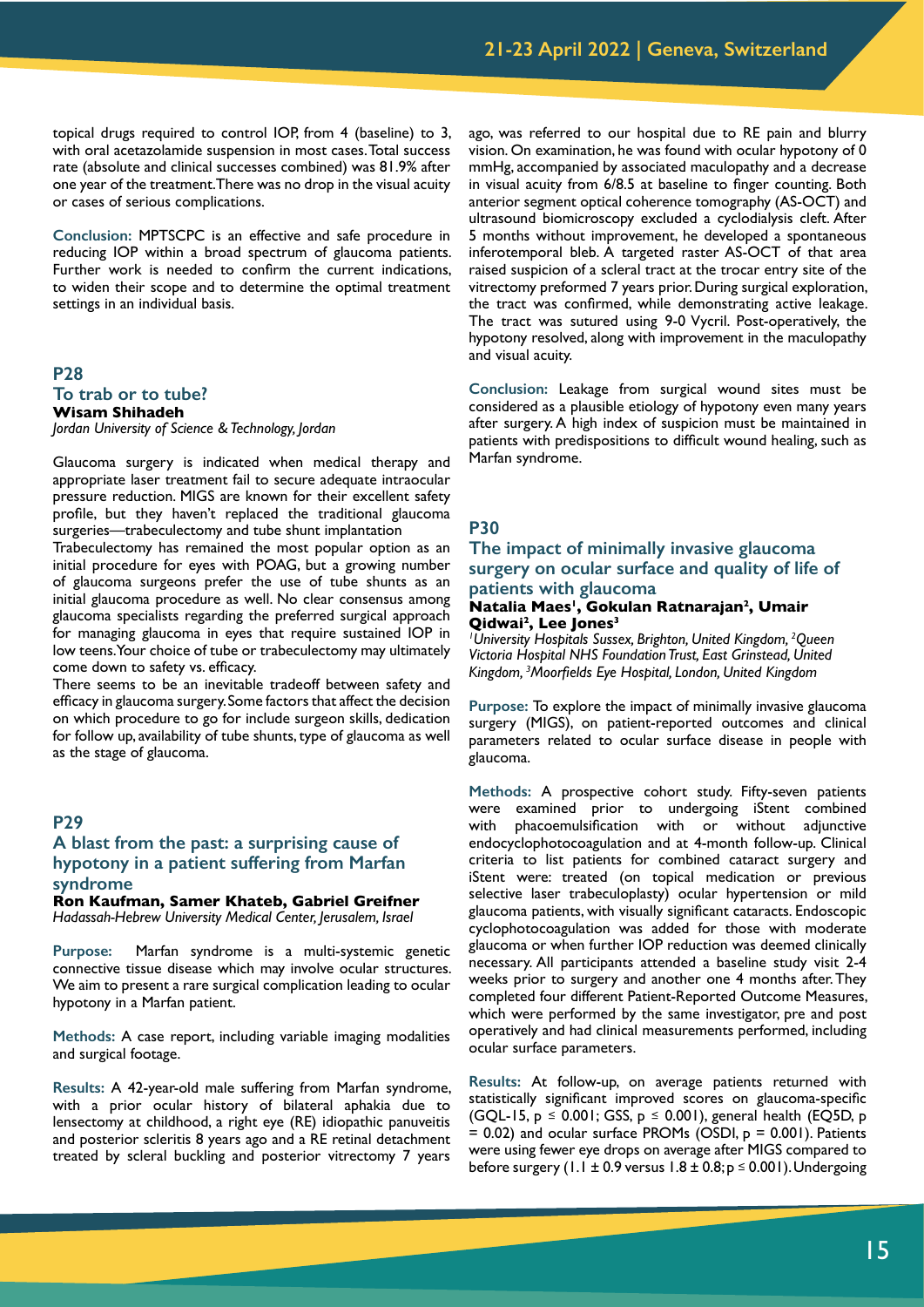MIGS was associated with improved tear film break-up time (p  $\leq$  0.001) and reduced corneal fluorescein staining ( $p \leq 0.001$ ).

**Conclusion:** The current study provides evidence to support improved patient-reported outcomes and ocular surface parameters following MIGS. Glaucoma patients undergoing MIGS also benefit from reduced medication reliance and improved IOP control.

## **P31**

### **Retrobulbar tube shunt: A2B efficacy in primary congenital glaucoma**

**Safurah Bharwani1, Jeffrey Griffin2, Francesc March de Ribot3, Jason Fang1, William E. Sponsel2** *1 Medical University of Silesia, 2 WESMDPA Glaucoma Service, San Antonio, USA, 3Universitat Autonoma de Barcelona, Spain*

**Purpose:** The purpose of this study is to examine the efficacy of the blebless A2B (anterior to back) retrobulbar tube shunt (see Graefe's 2020: https://doi.org/10.1007/s00417-020-05006-x) in lowering intraocular pressure (IOP) among eyes with primary congenital glaucoma (PCG) following failure of other medical and surgical IOP-lowering therapies.

**Methods:** Prospective study, single-site, nonrandomized. Patients with PCG refractory to prior surgical treatment underwent A2Bshunt implantation, a procedure requiring minimal dissection as there is no plate involved for implantation. Each patient's IOP and medication requirements were compared to preoperative baseline values for 6mo postoperatively using paired t-tests.

**Results:** 7 eyes of 7 patients (mean age 8.4 ± 1.2) were followed for 6mo. Mean IOP (mmHg ± SEM) improved from baseline 36.6  $\pm$  3.3 to 19.4  $\pm$  3.6 (-47%;  $\Delta$ -17.2; p < 0.01) at 6mo. Mean number of glaucoma medications (±SEM) at 1, 3, & 6mo decreased from baseline 2.7 $\pm$ 0.6 to 0.0, 0.3 & 0.4, (p = 0.002, 0.005, and 0.03) respectively. Complete (no meds  $\leq$  21 mmHg) and qualified success (any meds < 2 1mmHg) rates at 6 months were 60.0% and 80.0% respectively.

**Conclusions:** The retrobulbar tube shunt was an effective rescue surgery in a high proportion of these PCG patients for whom prior standard tube shunt surgeries had failed.

## **P32**

# **Comparison of UBM, OCT, and ArcScan Insight100**

#### **Jason Fang1, Safurah Bharwani1, Jeffrey Griffin2, William E. Sponsel2**

*1Medical University of Silesia, Baptist Medical Center 2WESMDPA Glaucoma Service, USA*

**Purpose:** To perform comparative clinical evaluation of the efficacy of the ArcScan Insight100, an imaging system allowing simultaneous transverse longitudinal visualization of the anterior and intermediate segments of the eye, versus standard ultrasound biomicroscopy (UBM) and optical coherence tomography (OCT). **Methods:** Pre- and post-operative images were taken of select patients to visualize the anterior chamber and intermediate segment using UBM, OCT, and ArcScan. Average imaging times were recorded and compared. The time required, image quality, and anatomic range of imaging techniques were compared.

**Results:** UBM imaging sessions averaged ~20 min, including setup and downloading images, providing detailed dynamic focal information in all 12 meridians, but were unable to provide a continuous montage of relevant structures, only a disjunct collage of still images. UBM requires contact and compression of the globe that may distort internal anatomy. OCT sessions averaged ~15 min with very high image quality of angle structures, but were of no use for imaging the intermediate segment. ArcScan sessions averaged ~12min, producing high resolution images of all relevant structures, but limited to 8 lateral and medial meridians.

**Conclusions:** ArcScan provided high-resolution panoramic images of the AC, CB, and anterior choroid without globe distortion. Such integrated high-resolution imagery is of significant value in surgical planning and postoperative monitoring, especially in patients with narrow angles, ocular trauma, cyclodialysis, supraciliary effusion, or anterior choroidal detachment associated with hypotony.

# **P33**

**Equivalence of Olleyes virtual reality perimetry platform to Humphrey 24-2 visual field Fiza Farrukh1, Jeffrey Griffin2, Kathy Le3, Safurah**  Bharwani<sup>1</sup>, Jason Fang<sup>1</sup>, William E. Sponsel<sup>2</sup> *Medical University of Silesia1 , WESMDPA Glaucoma Service, San Antonio, 2 UTHSCSA, San Antonio, USA*

**Purpose:** Visual field studies play a critical role in the diagnosis and monitoring of glaucoma patients. The purpose of this study is to determine parity between Humphrey Visual Field (HVF) perimetry and the Olleyes virtual reality platform (VRP).

**Methods:** Patients with stable, long-term HVF visual fields (horizontal dots for  $\geq$  5 consecutive visits on progression analysis) with normal, mild, moderate, and severe visual field loss were tested twice with VRP using proprietary software, the second of which was used for point-by-point comparison with the last available HVF.

**Results:** The prospective study analyzed 41 eyes of 22 people (19 binocular, 3 monocular), 9 normal, 9 mild, 10 moderate, & 13 severe. Linear correlations between HVF and VFP for glaucomatous eyes were:(y intercept (dB)/slope/R): Mild (1.4/1.1/0.64), Moderate (+1.6/0.9/0.67), Severe (+0.6/0.5/0.44).

**Conclusion:** Parity between the VRP and HVF was remarkably strong for mild and moderate glaucoma. Given its ease of use, space efficiency, and low cost, the VRP presents a viable alternative.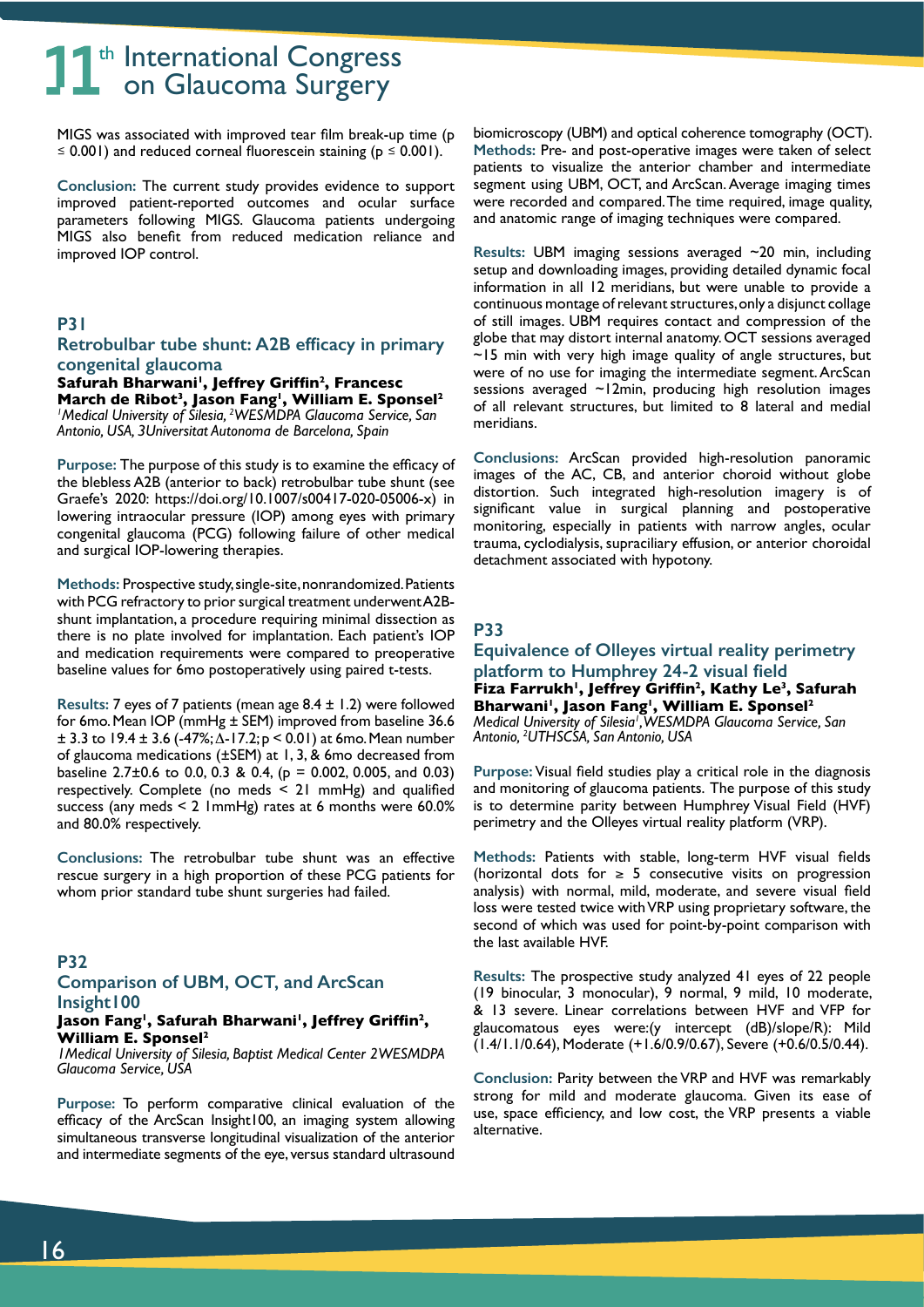# **VIDEOS**

**V1**

# **How hi tech can help us in early and late complications of glaucoma filtering surgery Massimo Savastano**

*ASL Novara, Borgomanero, Italy*

This is a video made with a sequence of short clips or images captured with a slit lamp camera or hi-tech OCT examinations of different scenarios after glaucoma filtering surgery. We will appreciate slit lamp needling procedures, the aqueous humor floating in the anterior chamber to enter a tube, a direct intracameral bleeding after massage in the early post-operative follow-up, a visualization of the sweating bleb several years after surgery or "intrableb sailing" with a 3D reconstruction with an anterior segment OCT and more.....

#### **V2**

#### **PAUL glaucoma tube erosion repair Filofteia Tacea, Leon Au** *Manchester Royal Eye Hospital, Manchester, United Kingdom*

The PAUL glaucoma implant (PGI) is a new device used to control intraocular pressure. It was designed to reduce post-operative complications seen with current existent tubes. It is a non-valved glaucoma drainage device made of implantable medical-grade silicone with an external tube diameter of 467 mm and internal diameter of 127 mm whilst having a large surface area endplate for aqueous absorption of 342mm2. Potential complications of glaucoma drainage devices surgery include immediate or lateonset hypotony, motility disturbances, corneal decompensation, or tube erosion. Although most frequently observed with large diameters drainage devices, tube erosion may happen with PGI. Risk factors for tube erosion may be represented by too anterior or temporal insertion, eye rubbing or pre-existing ocular surface disease such as neurotrophic cornea, meibomian gland dysfunction, frequent use of preserved eyedrops or topical steroid.

Our video displays a case of PAUL Glaucoma Implant tube erosion repaired by resitting of the tube, plugging of previous insertion site and conjunctival advancement. We present a technique that addresses all the enumerated causes which might have contributed to the exposure in the first instance in this case: insertion location, plugging the previous 3-step scleral tunnel with triangular tutoplast donor and securing a watertight closure with healthy conjunctiva.

#### **V3**

**How hi tech can help us in glaucoma filtering surgery complications management Massimo Savastano** *ASL Novara, Borgomanero, Italy*

This is a video made with a sequence of short clips or images

captured with a slit lamp camera or hi-tech OCT examinations of different scenarios after glaucoma filtering surgery. We will appreciate slit lamp needling procedures, the aqueous humor floating in the anterior chamber to enter a tube, a direct intracameral bleeding after massage in the early post-operative follow-up, a visualization of the sweating bleb several years after surgery or "intrableb sailing" with a 3D reconstruction with an anterior segment OCT and more.....

#### Anterior segment surgery:

over 3500 surgeries of cataract facoemulsification as first surgeon, over 250 surgeries as first surgeon of penetrating filter surgery in glaucoma. Posterior segment surgery: over 1000 surgeries as second surgeon of both ab externo and internal vitreoretinal surgery. Lacrimal pathways surgery (endoscopy, dacryocystorinostomy ab externo). Trabeculoplastic laser, iridoplastic laser, laser retina, irididotomy Nd:YAG laser, capsulotomy Nd:YAG laser. Ultrasound diagnostics, oct of the anterior and posterior segment, computerized perimetry, digital retinal fluorangiography, corneal topography.

## **V4**

# **Phaco-ELT: surgical technique and results Maria Jesus Chaves Samaniego**

*Vissum Miranza, Alicante, Spain*

Excimer laser trabeculostomy (ELT) is a laser-based MIGS technique, commonly associated with cataract surgery for ocular hypertension or mild glaucoma. This video shows the standard surgical technique and the results obtained from 20 patients over a 6-month of follow-up.

The mean number of hypotensive medications changed from 1.47 before surgery to 0.36 6 months after phacoemulsification and ELT. There were no complications related to the treatment, except for one case of mild hyphema in the first post operative week, related to oral antiplatelet medication.

#### **V5**

#### **Eyewatch implantation after radial keratotomy Segolene Roemer**

*Swiss Visio Network, Lausanne, Switzerland*

**Purpose:** Management of myopic glaucoma patients with radial keratotomy is challenging. Conventional filtering surgery can be thorny. Eyewatch is an adjustable glaucoma tube shunt and its implantation preserves corneal architecture with wellcontrolled intraocular pressure postoperatively.

**Methods:** This is a case of a myopic patient with radial keratotomy suffering from severe pseudoexfoliative glaucoma and not responding to medical treatment.

Under locoregional anesthesia, fornix-based conjunctival opening is performed in upper temporal quadrant. Then lateral rectus and superior rectus muscles are located before fixation of Eyeplate at twelve millimeters from corneal limbus. The next step is the creation of a scleral pocket and introduction of Eyewatch through the trabeculum, avoiding radial keratotomy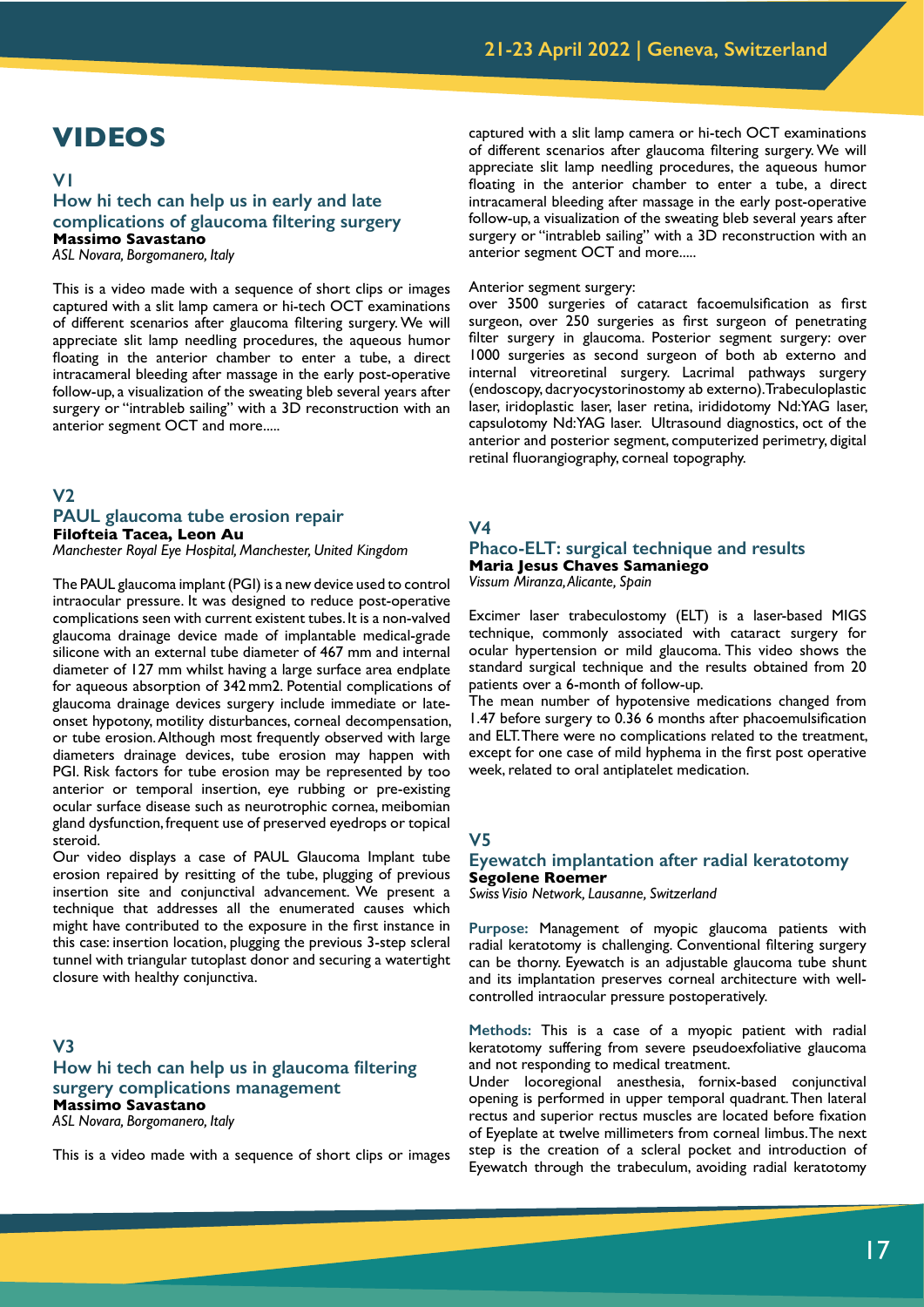axis. After connection between Eyewatch and Eyeplate, pericard patch is sutured over the device and conjunctiva as well.

**Results:** One week postoperatively, visual acuity is 20/20 and intraocular pressure is 11 mmHg. Thanks to the shape of the Eyewatch, there is no corneal contact and no leak. Because mitomycin is not mandatory in this situation, there is no corneal toxicity neither. Moreover, fornix-based approach avoids astigmatism and corneal remodeling.

**Conclusion:** Eyewatch seems to be a promising device which provides safety and good results for glaucoma patients with radial keratotomy. Adjustment of the opening of the Eyewatch using magnet is innovative and useful to limit hypotonia postoperatively, particularly in myopic eyes.